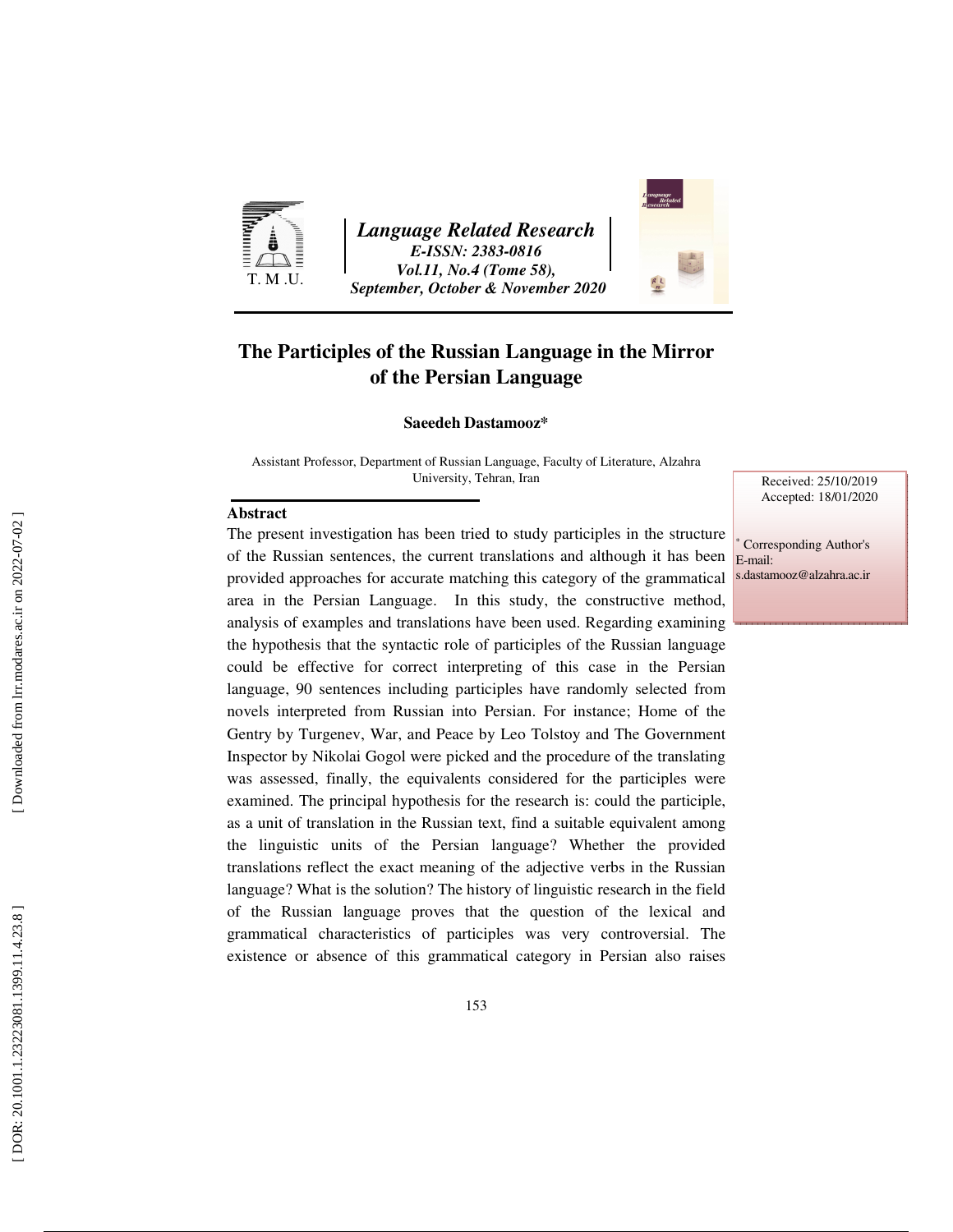

*Language Related Research E-ISSN: 2383-0816 Vol.11, No.4 (Tome 58), September, October & November 2020* 



many questions, and a lot of research has been done in these areas. Despite the research done, there are still many problems in this area. The novelty of this study lies in the fact that for the first time it considers the Russian participle a translation unit when translated from Russian into Persian. Taking into account the basic rules include translating from Russian into Persian, further we will check the correctness of the hypothesis and proposals of our research. Some scholars believe that each of the morphological and syntactic structures used in the original language is an individual style of the author, and if we intend to make an original and correct translation, we must preserve the morphological and syntactic structure of the original text. In this study, it is assumed that the participle in Russian can be considered a unit of translation into Persian, and the translator can take into account the syntactic role of the participle in the sentence and choose a logical approach for its accurate translation. Based on the basic needs of translation, the following suggestions are provided for translating Russian language participles into Persian:

1.If we have the participial constructions in a Russian sentence, to translate it into Persian we must use an explanatory dependent sentence with the conjunction "كه";

2.If a participle precedes a noun and serves a descriptive role, it must be translated using the adjective or adjectival phrases or the adjectives formed based on verbs;

3.In order to translate the substantive participles of the Russian language into Persian, we must use Persian nouns.

4.In order to translate a participle that has a propositional role, we must use a conjugated Persian verb.

Of the 90 examples reviewed, translation of 46 sentences matched the hypothesis of our study; however, in the translation of 44 cases, either the participle was not translated at all, or there was no exact equivalent for it, or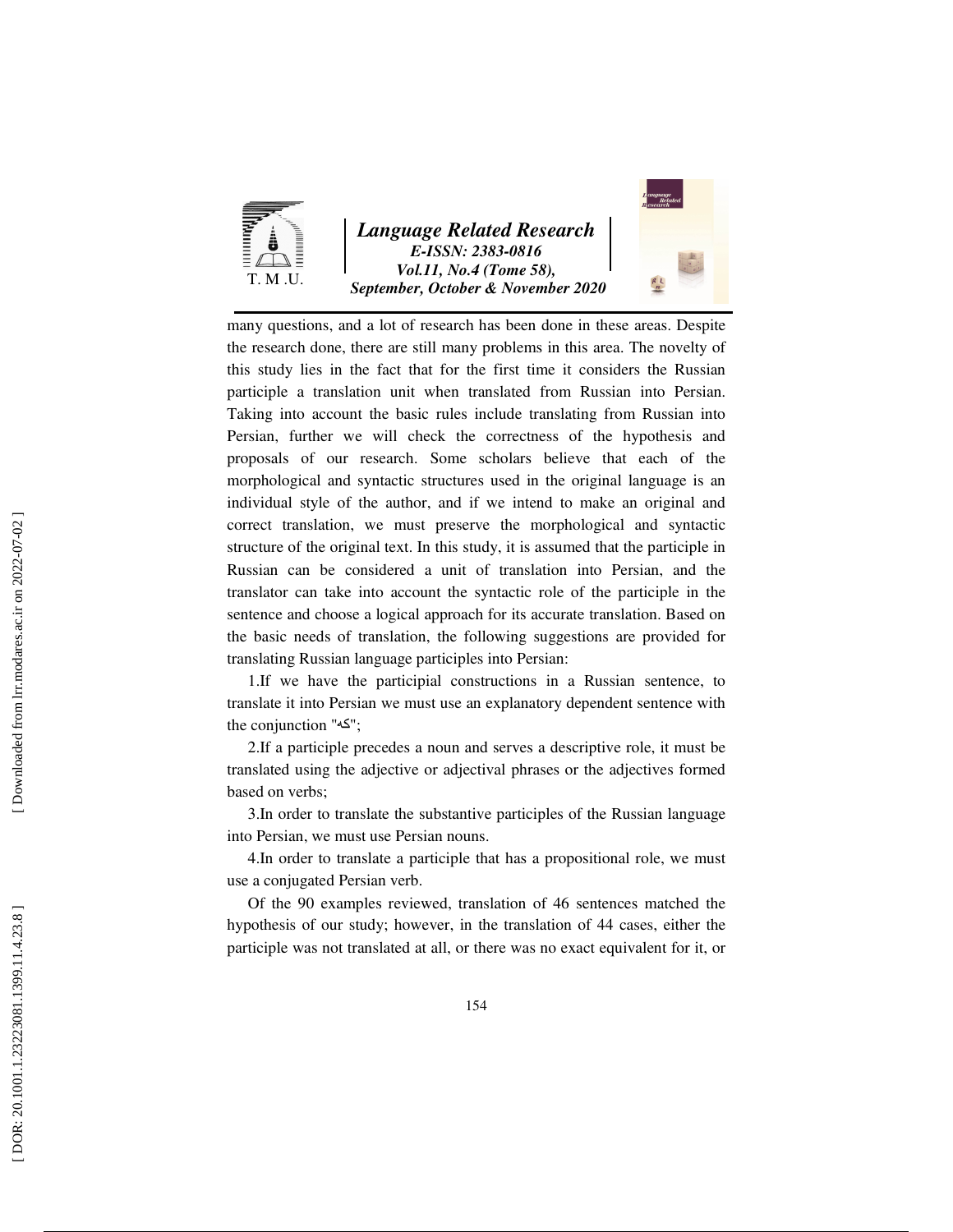

*Language Related Research E-ISSN: 2383-0816 Vol.11, No.4 (Tome 58), September, October & November 2020* 



words that do not exist in the original text were used to convey the meaning of the participle. Consideration of the research hypothesis showed that in the examples there are cases when their translation corresponded to the research hypothesis, and cases when the proposed rule was not used to translate them. We considered these cases and the possibility of correcting them using the hypothesis of our research. For example this Russian sentence «Это топор*,* зажаренный вместо говядины *»* is passive, but for it translation in . به¬جای گوشت گاو، تبر پخته¬ايد (بازرس) « » sentence active used was Persian Because of this, the structure and atmosphere of the Russian and Persian sentences are different. The proposed translation, corresponding to the hypothesis of our research, is as follows: «این تبری است که بهجای گوشت گاو، سرخ $\cdot$ .«شده Obviously, using these two sentences in conversational situations will have different consequences for listeners. Whereas the translation should be provoked a reaction similar to the original text. In this Russian sentence: «Без сомнения, проезжающий чиновник захочет, прежде всего,

осмотреть подведомственные вам богоугодные заведения.» equivalent to the composition «проезжающий чиновник» was choose «مأموری که میآید» can be replaced by a descriptive combination according to the research hypothesis «مأمور در حال عبور». We will have:

«بدون شک، مأمور در حال عبور، قبل از ھر چيز تمايل به بازديد از مؤسسات خيريۀ زير نظر شما را خواھد داشت ».

The participle was made of the verb «проезжать», and the concept of passing, which is at the root of the verb, must be reflected in the translation of the participle. An analysis of existing translations and a review of the translatability of examples in accordance with the hypothesis of our study confirms the effectiveness of this hypothesis in choosing equivalents for various types of participles in Russian. The participles of the Russian language can be considered as a unit of translation into Persian.

By defining the syntactic role of participles and using the hypothesis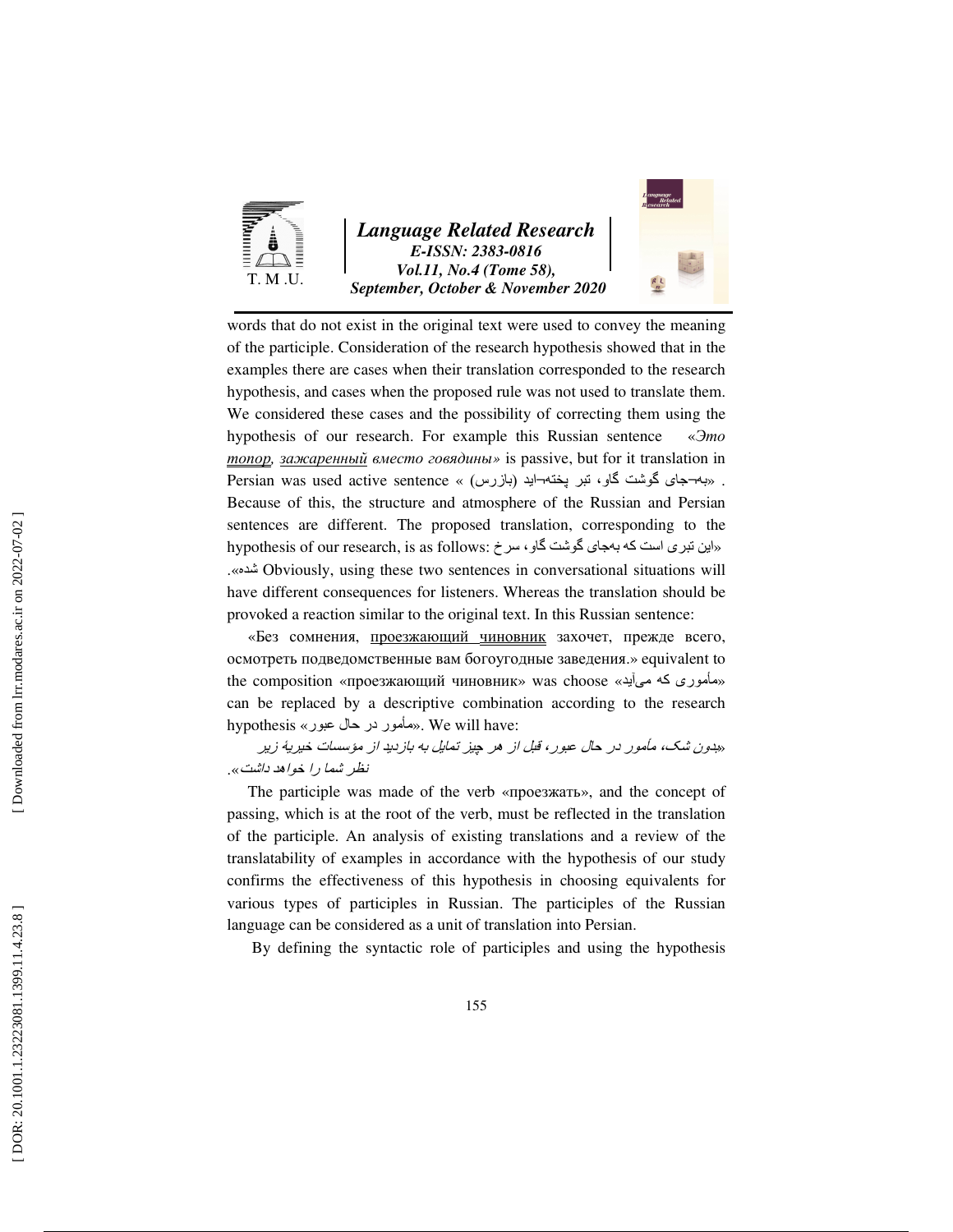

presented from this study to translate different types of participles, a step can be taken to standardize the translation of participles. In addition, it is possible to use the achievements of this research in machine and electronic translation.

**Keywords:** Participles, Syntactic Role, Equivalence, Translation Unit, Russian Language, Persian Language

.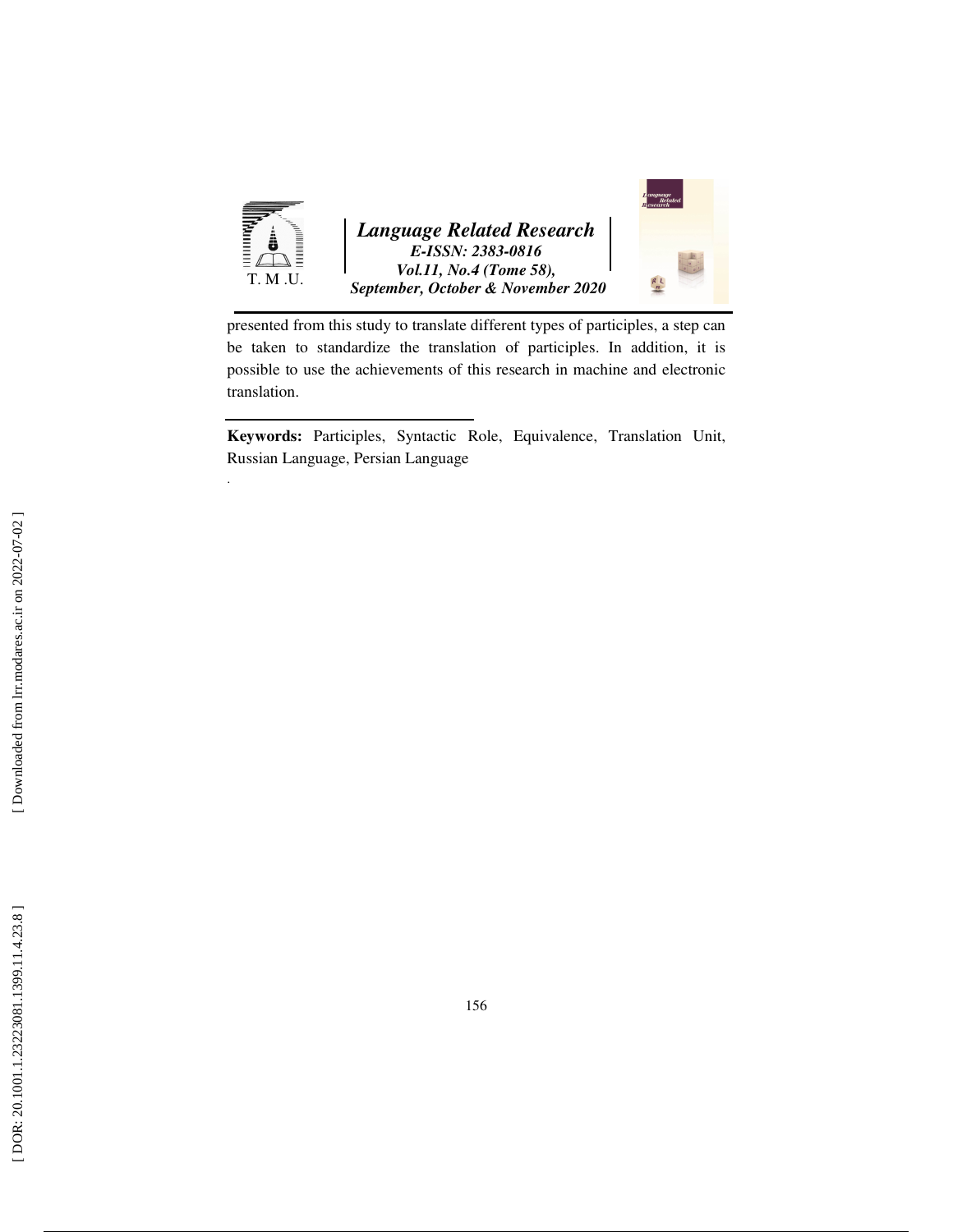

# صفتهاي فعلي زبان روسي در آينة زبان فارسي

#### سعيده دستآموز ٌ

استاديار گروه زبان روسي دانشكدة ادبيات دانشگاه الزهرا (س)، تهران، ايران.

دريافت: 03/ 08/ 98 پذيرش: 28/ 10/ 98

#### چكيده

در اين پژوهش سعي بر آن است تا با بررسي صفت فعلي در ساختار جملات روسي و ترجمههاي موجود، راهكارهايي براي معادليابي دقيق اين مقولة دستوري، به زبان فارسي ارائه شود . در اين جستار كه با استفاده از شيوة تحقيق مقابلهاي و آناليز مثالها و ترجمهها انجام شده است، با هدف آزمودن اين فرضيه كه نقش نحوي صفت فعلي زبان روسي در معادليابي درست اين مقولة دستوري در زبان فارسي ميتواند مؤثر باشد، ۹۰ جمله داراي صفت فعلي بهطور تصادفي از ترجمههاي آثاري نظير *آشىيانة اشراف ايوان* تورگنف، **جنگ** *و صلح* **ل**ف تولستوي و *بازرس* نيكولاي گوگول انتخاب شده است و معادلهايي كه براي صفت فعلي در زبان فارسي در نظر گرفته شدهاند، با رويكرد نقشمحور بررسي شدهاند. پرسش اصلي تحقيق اين است: آيا صفات فعلي ميتوانند يك واحد حداقلي براي ترجمه در متن مبدأ باشند و با واحدهاي مستقل زباني در زبان فارسي معادليابي شوند؟ آيا ترجمههاي ارائهشده مفهوم دقيق صفتهاي فعلي زبان روسي را منعكس ميكنند؟ راه حل چيست؟ نتايج پژوهش حاكي از آن است كه در ترجمههاي موجود روية يكساني براي معادليابي اين مقولة دستوري اتخاذ نشده است و معادلها داراي دقت كافي نيستند. بنابراين، پيشنهاد پژوهش حاضر ميتواند براي معادليابي دقيق صفات فعلي در زبان روسي بهمنزلهٔ يک واحد ترجمه، كارآمد باشد. از دستاوردهاي پژوهش حاضر ميتوان در ترجمههاي ماشيني و الكترونيكي استفاده كرد.

**واژههای کلیدی**: صفت فعلی، نقش نحوی، معادلیابی، واحد ترجمه، زبان روسی، زبان فارسی.

#### 1. مقدمه

ــــــــــــــــــــــــــــــــــــــــــــــــــــــــــــــــــــــــــــــــــــــــــــــــــــــــــــــــــــــــــــــــــــــــــ در دهههاي اخير در علم زبانشناسي توجه زيادي به تعامل بين زبانهاي گوناگون 1 و تحقيقات

E-mail: s.dastamooz@alzahra.ac.ir :مقاله مسئول نويسندة\*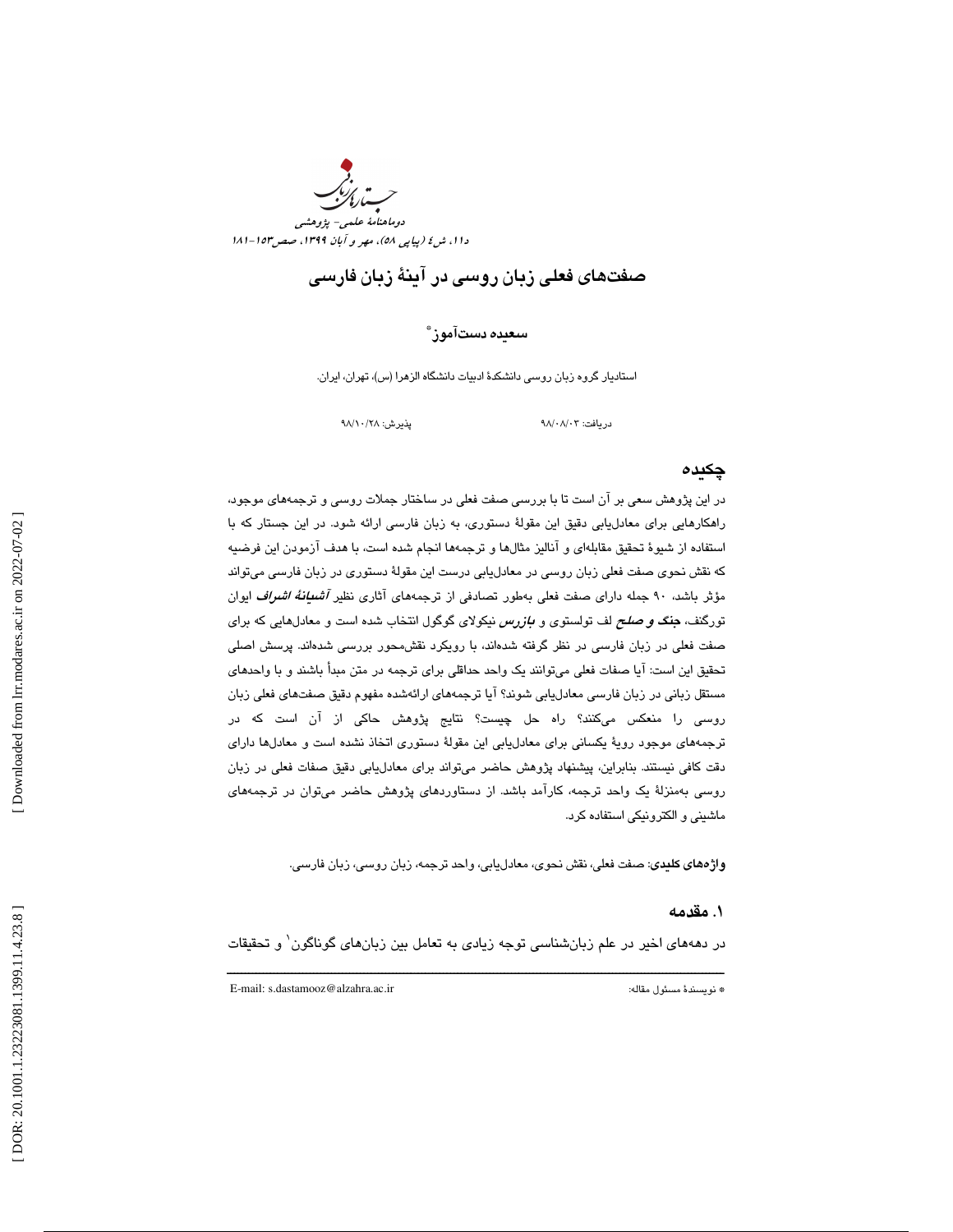مقابلهای<sup>٬</sup> مبذول شده است. به عقیدهٔ بسیاری از زبانشناسان تحقیقات مقابلهای به ما کمک ميكنند تا به ماهيت فرايندهاي زباني پي ببريم و قوانين و قواعد بين آنها را كشف كنيم. از سوي ديگر، تحقيقات مقابلهاي با هدف آموزش ترجمه در حل بسياري از مشكلات آموزش زبان خارجي مؤثر خواهد بود.

بسياري از دانشمندان و پژوهشگران حوزة تئوري ترجمه، بر اين باورند كه از آنجا كه ترجمه به مفهوم كار بر روي زبان است، نيازمند بيشترين مطالعات زبانشناحتي است، به اين مفهوم كه بايد ارتباط بين دو زبان و ابزارهاي سبكشناختي آنها مشخص شود و ترجمهپذيري متقابل بررسي شود. از سوي ديگر، همان گونه كه در زبانشناسي، مفهومي بهنام واحدهاي زباني 3 وجود دارد، در ترجمه نيز مفهومي بهنام واحدهاي ترجمه 4 تعريف شده است.

 در اين پژوهش كه با هدف معادليابي دقيق براي صفتهاي فعلي زبان روسي به زبان فارسي انجام گرفته از شيوهٔ تحقيق مقابلهاي و آناليز مثالها و ترجمهها استفاده شده است. پرسشهاي اصلي پژوهش به اين شرحاند: آيا صفات فعلي زبان روسي ميتوانند يك واحد حداقلي براي ترجمه در متن مبدأ درنظر بگيرند و با واحدهاي مستقل در زبان فارسي معادليابي شوند؟ آيا ترجمههاي ارائهشده در آثار، از زبان روسي به زبان فارسي مفهوم دقيق صفتهاي فعلي زبان روسي را منعكس ميكنند؟ راه حل چيست؟

اين فرضيه مطرح است كه صفت فعلي زبان روسي ميتواند بهمنزلة يك واحد ترجمه به زبان فارسي درنظر گرفته شود و مترجم ميتواند با توجه به نقش نحوي صفت فعلي در جمله رويكردي قانونمند براي معادليابي دقيق آن اتخاذ كند.

### 2. پيشينة پژوهش

در پژوهشهاي زباني همواره رابطه ميان ترجمه و زبانشناسي، زبانشناسي مقابلهاي و نقش آن در فرايند آموزش زبان مورد بحث بوده است ( ;Eщенко и др., 2018; Тарасова, 2011 1983 ,Федоров; 2007 ,Гарбовский . ( ياكوبسن از نيز نقش اثرگذار ترجمه بر زبانشناسي، سخن بهمیان آورده و از آن بهمنزلهٔ یکی از ابزارهای مربوط به تحلیلهای زبانشناسی یاد کرده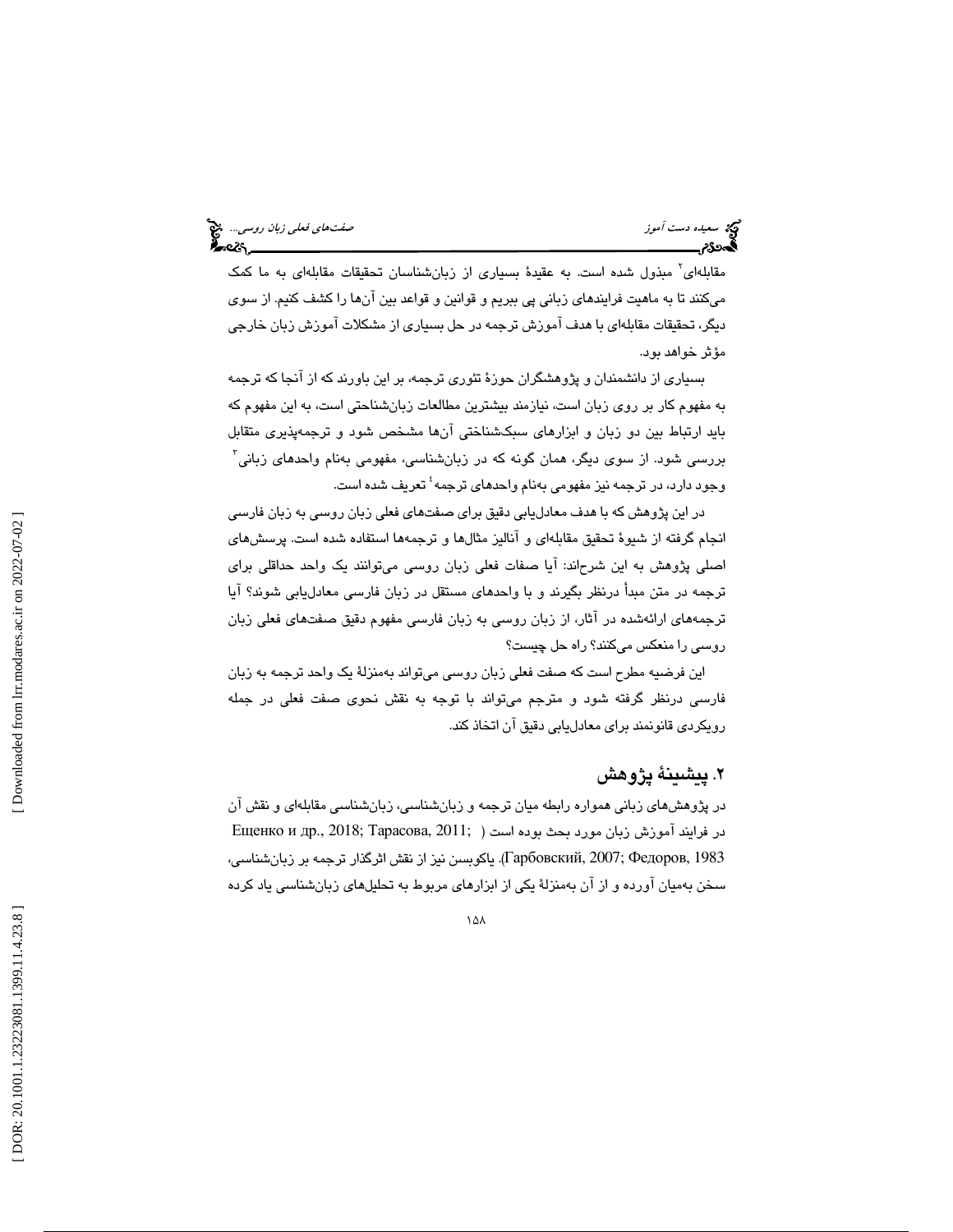است. او معتقد است كه معادل بودن ْ در عين داشتن تفاوت، مشكل اصلي زبان و مشكل تعيينكنندة زبانشناسي است و هر گونه مقايسه بين دو زبان به بررسي ترجمهپذيري متقابل بين آنها نياز دارد (18 1985 .Якобсон, بر اساس همين نظرية ياكوبسن گفته شده است كه ترجمهپذيری متقابل<sup>٦</sup> بهمنزلهٔ یکی از مهمترین ویژگیهای مربوط به هر دو جفت زبان، پایهٔ متدیک تحليلهاي زبانشناختي بينزباني محسوب ميشود ( 184 2007: ,Гарбовский(. به اعتقاد فيدورف ـ كه يكي از بنيانگذاران تئوري زبانشناختي ترجمه در روسيه است ـ مهمترين موضوع در حوزة تئوري ترجمة رابطه بين متن اصلي و ترجمه و توجه به تفاوت فرمهايي است كه در موقعيتهاي خاص نياز به توضيح و تبيين دارند ( 207 *:ibid*(. به اعتقاد زبانشناس روسي برخوداروف، مهمترين مسئلهاي كه پيش روي مترجم در فرايند ترجمه قرار دارد، جستوجوي واحدهای حداقلی برای ترجمه در متن مبدأ <sup>۷</sup> است (Бархударов, 1975:174).

تاريخچة مطالعات زبانشناسي در حوزة زبان روسي نشان از آن دارد كه مسئلة مربوط به ماهيت واژهشناختي ــ دستوری صفت فعلی^ بسيار بحثبرانگيز بوده است. صفات فعلی دارای ويژگيهاي صفت و فعل هستند. به همين دليل، برخي از دانشمندان نظير بولاخوفسكي و بوسلايف، آنها را صفات مشتقشده از افعال° مینامیدند و برخی دیگر نظیر ویناگرادف آنها را فرم هيبريدي فعلي ــ صفتي `` محسوب ميكردند ( 492 - 484 :101 .Aдамчик, 20). در بسياري از كتابهاى آموزشى بەويژه *دستقور زبان روسىي، ۱۹۸۰،* صفت فعلى بەصورت فرمى از فعل بررسي شده است ( ,Розенталь; 250 2001: ,Валгина; 121-127 2010: ,Осипова 294 1975: ,Пулькина; 304 1967: ( و در ديدگاهي ديگر ـ كه شانسكي و تيخونوف طرفداران آن هستند ـ صفت فعلی گروه جداگانهای از اقسام کلام`` است و زیرمجموعهٔ افعال و یا صفات محسوب نميشود ( 121 2010: ,Осипова(.

از سوي ديگر، در تعريف اين مقولهٔ دستوري در فرهنگهاي روسي نيز تفاوت ديدگاهها در تعيين ماهيت صفات فعلي و تعريف آنها وجود دارد. براي مثال، آخمانوا در *فرهنگ اصطلاحات* ن*ربانشناسمی* از صفت فعلی در زبان روسی بهمنزلهٔ شکل اسمشدهٔ فعل<sup>۱۷</sup> یاد میکند که شبیه صفات صرف ميشوند و بيانگر عمل، حالت يا فرايندي هستند به كه يك شخص يا چيز نسبت داده ميشوند و ويژگيهاي را آن در بستر زمان نشان ميدهند ( 363 2010: ,Ахманова(. اين در حالی است كه اوژگوف در *فرهنگ تفسیری* خود صفت فعلی را فرم فعلی خوانده است: «صفت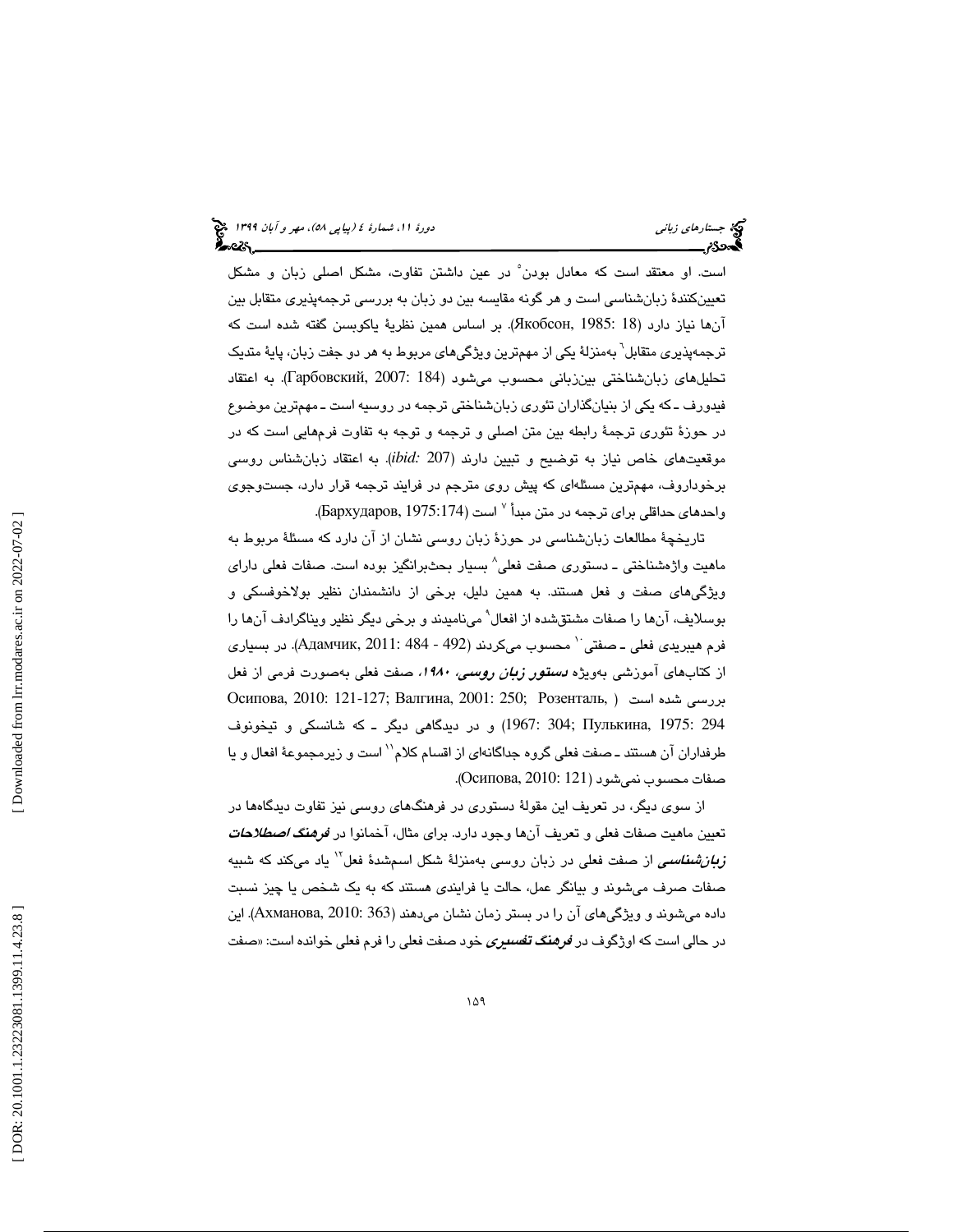فعلی فرم فعلی است. كلمهای است كه همراه با ویژگیهای فعل (زمان، جهت فعل<sup>۱٬</sup>، نمود فعل<sup>۱٬</sup>) ويژگيهاي صفت ( جنس، صرف را) نيز داراست» (488 2010: ,Ожегов( .

میلاسلاوسکی از صفت فعلی بهمنزلهٔ فرم غیرشخصی فعل°` یاد میکند و معتقد است که صفت فعلي سبب ايجاد پديده اي در سيستم صرفي زبان روسي ميشود كه شباهت زيادي به زبانهای پیوندی<sup>۱٬</sup> دارد؛ اما درواقع، پدیدهٔ التصاقی بودن<sup>۱۷</sup> ـ که در صفات فعلی زبان روسی بروز كرده است ـ ويژگي خاص خود را دارد. هر يك از پسوندهايي به كه صفات فعلي مربوط ميشوند، معاني دستوري بيشماري دارند، اين در حالي است كه در زبانهاي پيوندي، پسوندها يك معني را بيان ميكنند ( 233 1981: ,Милославский( .

اگر بخواهيم به صفت فعلي بهمنزلة يك واحد ترجمه از زبان روسي به زبان فارسي بپردازيم، درابتدا بايد وجود صفت فعلي در زبان فارسي را بررسي كنيم. مطالعات كتابخانهاي صورتگرفته نشان دادند كه در زبان فارسي اجزاي مشتقشده از فعل بر اساس نقش دستوري كه ميپذيرند، نامگذاری شدهاند. برای مثال، پرویز ناتل خانلری (۱۳۸۸: ۱۷۰) در کتاب *دستقور زبان فارسمی،* اجزاي مشتق از فعل را كه در ساخت برخي از كلمات فارسي بهكار ميروند، به 3 دسته تقسيم میكند: ١. صفت فاعلی كه آخر آن پسوند «نده» است، مثل واژهٔ شكننده، ٢. صفت مفعولی كه آخر آن «ه» است، مانند واژهٔ شكسته و ۳. مصدر بريده از بن ماضـي، مانند واژهٔ شكست بررسـيها نشان دادند، بيشترين پژوهشها درخصوص مشتقات فعلي، در حوزة صفات مفعولي زبان فارسي صورت گرفتهاند (قريب و همكاران، :1380 - 51 52؛ غفاريان جمعهپور، 1383). وحيديان كامكار معتقد است تمامي صورتهاي موسوم به صفت مفعولي، درواقع، صفت مفعلولي نيستند بهمنزلهٔ مثال واژگانی نظیر «رفته، نشسته، رسیده» از نظر او صفت فاعلیاند، منتها عملی را بیان میكنند كه در زمان گذشته صورت گرفته است (*همان*: ٤٥). یوری روبینچیک<sup>۷</sup>، زبانشناس روسي، كه پژوهشهاي گسترده در حوزة زبان فارسي انجام داده است و كتاب ارزشمند دستور ز*بان فارسی معیار* را در سال ۲۰۰۱ به زبان روسی تألیف کرده است، اعتقاد دارد: «صفت فعلی زبان فارسي يكي از بحثبرانگيزترين و پيچيدهترين پديدههاي زبان است و با بسياري از انواع واژگان ويژگيهاي مشترك دارد» (269 2001:). وي اصطلاح صفت فعلي را براي كلمات مشتق-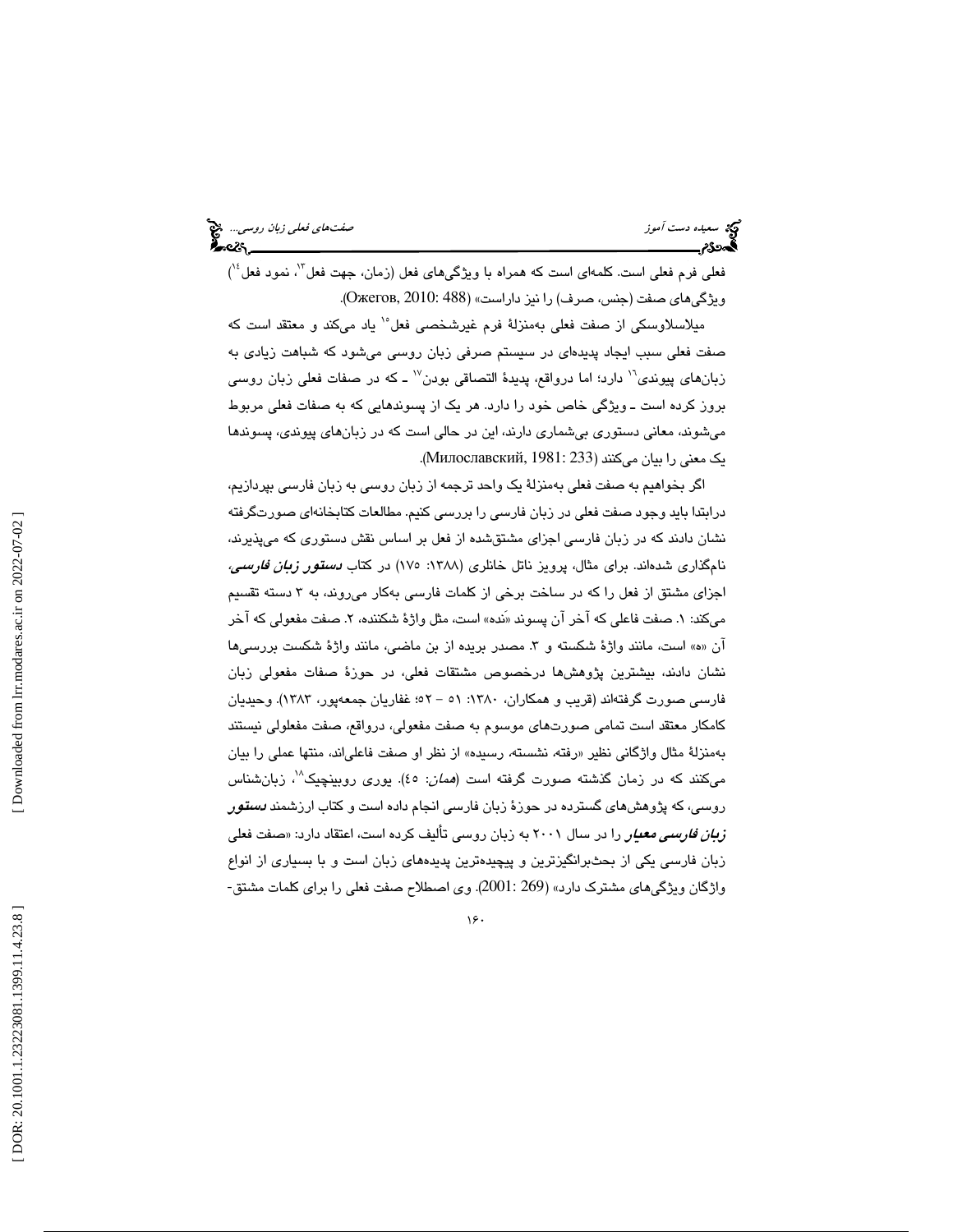شده از فعل استفاده ميكند. يوري روبينچيك صفات فعلي زبان فارسي را به سه دسته صفات فعلي زمان گذشته، صفات فعلي زمان حال و صفات فعلي التزامي تقسيم ميكند. به عقيدة او در زبان فارسی صفات فعلی زمان حال با «نده»، «ان» و با «ا» ساخته میشوند، مثل رونده، روان و روا. صفات فعلي زمان گذشته با «ه» ساخته ميشود، مثل رفته و صفات فعلي التزامي با «ي» ساخته ميشوند، مثل رفتني.

او اضافه ميكند كه تمامي اين صفات فعلي در زبان فارسي معيار متداول نيستند و از بعضي . از افعال نيز ساخته نميشوند (269-289 2001: ,Рубинчик(

از سوي ديگر، صفت فعلي روسي در ايران موضوع پژوهش برخي از زبانشناسان و استادان زبان روسي قرار گرفته است. لساني (۱۳۸۲: ٥) براي نخستينبار در سال ۱۳۸۲ در مقالهای با عنوان «مقايسهٔ صفات فعلي فاعلي و مفعولي در زبان فارسي و روسي» به بررسي تطبيقي اين مقولههاي دستوري در دو زبان فارسي و روسي پرداخته است. سيفي در سال 1384 در پاياننامهٔ كارشناسي ارشد خود با عنوان «عبارات صفات فعلي روسي و مشكلات بيان آنها در زبان فارسي»، تنها عبارات صفات فعلي روسي را مطالعه كرده است. سيفي (١٣٨٤: ٥) در مطالعات خود از مطابقت داشتن جملات مركب با حرف ربط который با جملات روسي كه در ساختار خود دارای عبارت صفت فعلی هستند، سخن به میان آورده است و به موضوع وجود<br>جملاتی با حرف ربط (که) در زبان فارسی اشاره کرده است.

ولي پور (١٣٨٢: ٢) در مقالهاي با عنوان «اهميت تطبيق معنايي و ساختاري كلمات در هنگام ترجمه و تألیف فرهنگ لغت» به این نکته اشاره کرده است که صفت فعلی و قید فعلی چون از مشتقات فعل هستند مدخل جداگانهاي در لغتنامههاي روسي ندارند و آنها را زيرمجموعة فعل دانسته است.

احمدي و شيخي (١٣٨٧: ١٧) نيز در پژوهش خود به بررسي تركيبهاي فعلي زبان روسي از صفت فعلي + اسم/ ضمير با حرف اضافه يا بدون آن» خارج از جمله و متن پرداختهاند و به نوع « اين نتيجه رسيدند كه اين نوع تركيبها بيشتر بهصورت «اسم + اسم»، «صفت + اسم»، «اسم مفعول + اسم» و يا حتى به صورت «اسم فاعل» به زبان فارسي بيان ميشوند؛ اما تركيبهاي فعلي از نوع «صفت فعلي + مصدر»، «صفت فعلي + قيد» در بيشتر موارد در زبان فارسـي در سطح تركيب واژه بيان نميشوند و ترجمههاي فارسي آنها بهطور كلي تركيب واژه نيستند؛ بلكه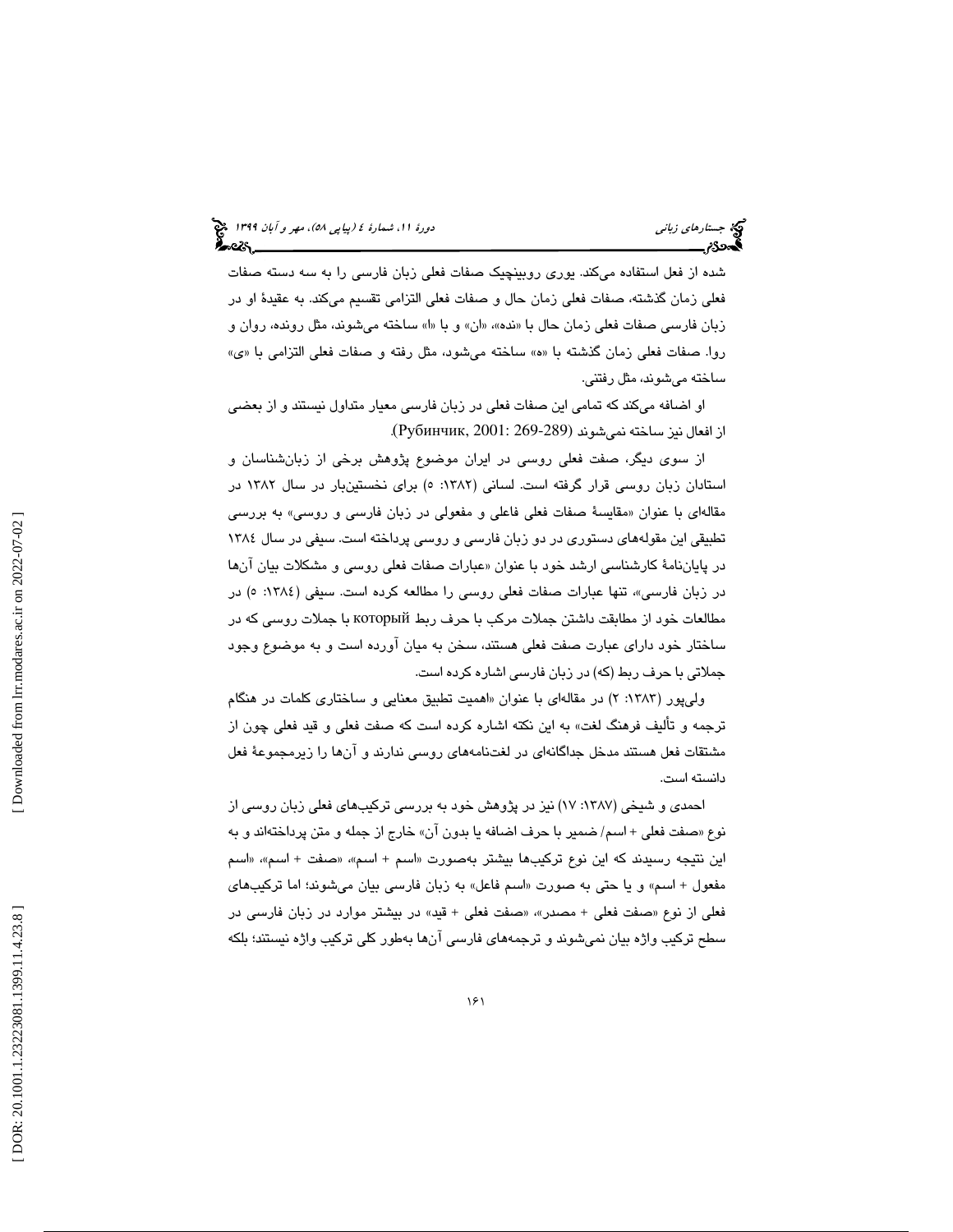جزئي از يک جملهٔ مرکب هستند. زهرايي (١٣٩٣: ٤١٩) معتقد است آنچه در زبان روسىي صفت فعلي ناميده ميشود، در زبان فارسي معادل ندارد و صفات فعلي روسي در زبان فارسي، عمدتاً بهكمك جملههاي پيرو در ساختار جملههاي مركب وابسته و همچنين، بهكمك صفات مفعولي ترجمه ميشوند. در خارج از ايران يك دانشجوي دكتري آذربايجاني بهنام رستموا در سال 1989 مسئلة ويژگيهاي واژگاني ـ دستوري صفات فعلي و قيود فعلي را در زبان فارسي و آذربايجاني بررسي كرد. به اعتقاد او صفت فعلي در زبان فارسي از طريق فرايند اسم شدن، صفت شدن و قيد شدن وارد اقسام ديگر كلام شده است. بنابراين، ميتوان از بين آنها معادلهايي براي صفات فعلي روسي انتخاب كرد. ( 12 1989: ,Рустамова(. الكساندروا و بلوخينا در نتايج مطالعات خود درخصوص ترجمة صفت فعلي به اين نتيجه رسيدند كه مترجم موظف است عناصر گرامري، لغوي و مفهومي صفت فعلي را از زبان اصلي به زبان مقصد منتقل كند . (Александрова & Блохина, 2016: 2)

با وجود پژوهش های انجامشده هنوز هم در درک و ترجمهٔ صحیح ساختارهای نحوی با صفت فعلي مشكلات بسياري وجود دارد. نوآوري پژوهش حاضر بررسي صفت فعلي در ساختارهاي نحوي زبان روسي بهمنزلة يك واحد ترجمه به زبان فارسي است.

### 3. چارچوب نظري پژوهش

توجه و پايبندي بهصورت و ساختار زبان مقصد از وظايف اولية هر مترجم است؛ اما به اين معني كه مترجم بايد نزديكترين صورت به صورت اصلي را در زبان مقصد انتخاب كند تا از اين طريق بتواند بهترين و نزديكترين معادل متن اصلي را در زبان مقصد ارئه دهد (منافي اناري، ۱۳۸۳: ۷۱ – ۷۰). با وجود اين، بهاالدين خرمشاهي در كتاب *ترجمهكاوي درخصوص تأثير* **د***ستور زبان در ترجمه،* **می**نویسد: «عمدهترین عامل برای پدید آمدن بوی ترجمه، غفلت از نحو زبان مقصد و مقهور نحو زبان مبدا شدن است» (:1390 145). الكساندرا و بلوخينا (4 2016:) نيز معتقدند كه برخي ساختارها در زبان وجود دارد كه در زبان ديگري نيست وبدون ناديده گرفتن اين ساختارهاي گرامري، حفظ معناي متن با مشكل روبهرو خواهد بود و اگر مترجم به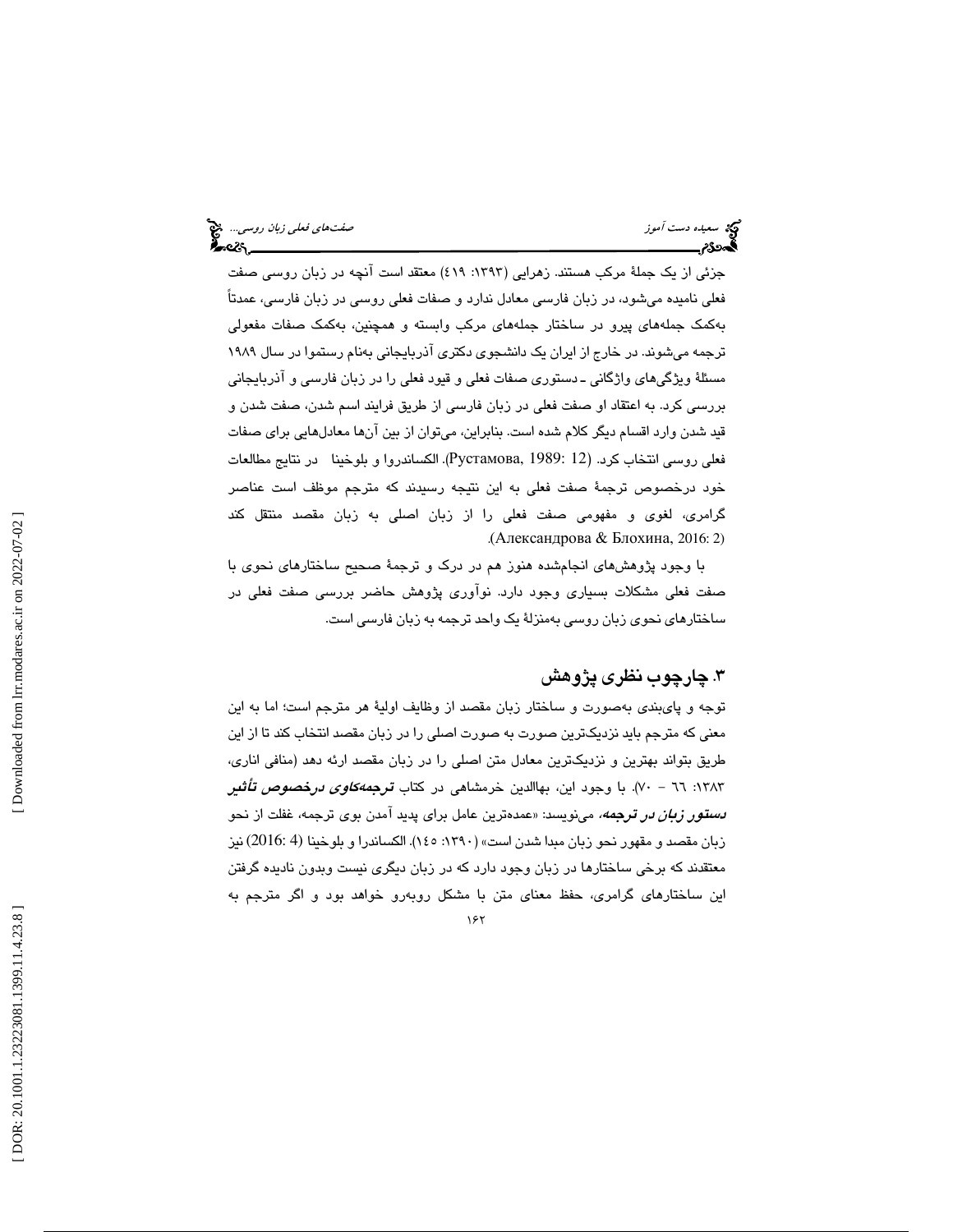ساختارهاي گرامري زبانهاي مختلف توجه نكند و ساختار زباني را به زبان ديگر تحميل كند، آنگاه ترجمة تحتاللفظي، غيراصولي و گنگ خواهد بود اين همان نقص ساختاري است كه سبب میشود مترجمان از اقتباس<sup>۱۹</sup> استفاده كنند (مرادیمقدم و قنسولی، ۱۳۹۱: ۲۲۰). از سوی دیگر، برخي از پژوهشگران معتقدند هر كدام از ساختارهاي صرفي و نحوي كه در زبان مبدأ بهكار رفته سبك نويسنده بوده است و اگر بخواهيم ترجمة بااصالتي انجام دهيم بايد به ساختارهاي صرفي و نحوي متن مبدأ وفادار باشيم. براي مثال، استفاده از ساختارهاي مجهول در متن مبدأ بهدليل پنهانسازي اطلاعات است. اگر مترجم از ساختارهاي معلوم در ترجمه استفاده كند، نگرش خاص خود را به خوانندگان تحميل كرده است (امير شجاعي و قريشي، 1395 : 230). بنابراين، تغيير ساختار زبان مبدأ بهوسيلة مترجم حتماً بايد دليل خوب و قانعكنندهاي داشته باشد. اگر بتوان معناي يك جمله را با همان ابزارهاي زباني زبان مبدأ منتقل كرد، بهترين كار همان ساخت مبدأ است. مترجم بد كسي است كه بدون هيچ دليل خاصي دست به تغييرات ساختاري و واژگاني ميزند (گوهري، ١٣٩٢: ٢٠٨).

بهصورت كلي چهار نياز اصلي ترجمه عبارتاند از ١. ساخت معنا، ٢. انتقال روح و حالت متن اصلي، ٣. دارا بودن صورت طبيعي و ساده از عبارات و ٤. ايجاد واكنش مشابه (ماندي، ١٣٨٩: 99(.

با در نظر گرفتن نيازهاي اصلي ترجمه در ادامه به تبيين فرضيه و پيشنهادات پژوهش خواهيم پرداخت و درستي آنها را بررسي خواهيم كرد.

### 4. تبيين فرضيه و پيشنهادات پژوهش

همانگونه كه در مقدمه ذكر شد، در پژوهش حاضر اين فرضيه مطرح است كه صفت فعلي زبان روسي ميتواند به منزلة يك واحد ترجمه به زبان فارسي رد نظر گرفته شود و مترجم ميتواند با توجه به نقش نحوي صفت فعلي در جمله، رويكردي قانونمند براي معادليابي دقيق آن اتخاذ كند. بر اساس رعايت نيازهاي اصلي ترجمه، پيشنهادهايي كه آورده ميشود، براي ترجمة صفات فعلي زبان روسي به زبان فارسي ارائه ميشود:

۱. اگر در جملهٔ روسی عبارت صفت فعلی<sup>۲۰</sup> داشته باشیم، برای ترجمهٔ آن به فارسی باید از جملهٔ وابسته توضيحي با حرف ربط «كه» استفاده كنيم.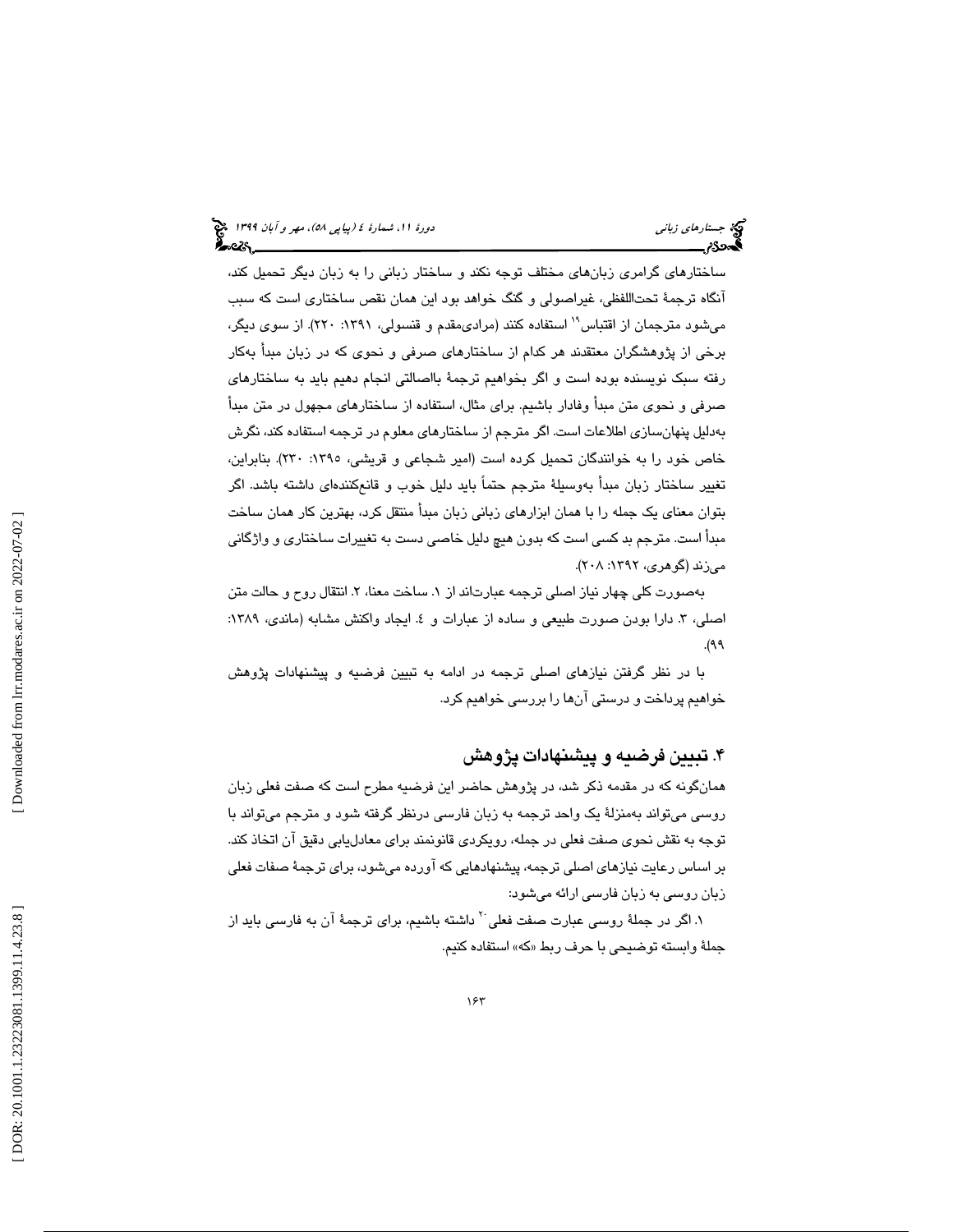سعيده دست *آموز وسي...*. المن المعلمات المعلمات المعلمات المعلمات فعلي زبان روسي.... المن المعلمات المعلمات الم<br>المعاهدة *المعلمات المعلمات المعلمات المعلمات المعلمات المعلمات المعلمات المعلمات المعلمات المعلمات المعلمات* 

 2. اگر صفت فعلي قبل از اسم قرار گرفته و نقش وصفي داشته باشد، بايد آن را با استفاده از صفت يا تركيب وصفي و يا وجه وصفي فعل ترجمه كرد.

۳. برای ترجمهٔ صفات فعلی اسمشدهٔ<sup>۲۱</sup> زبان روسی باید از اسامی در زبان فارسی استفاده كنيم.

 4. براي ترجمة صفات فعلي كه نقش گزارهاي دارند، در زبان فارسي بايد از فعل صرفشده استفاده كنيم.

درادامه، به بررسي پيشنهادات ارائهشده خواهيم پرداخت.

# 5. بررسي پيشنهادات و فرضية پژوهش

براي آزمودن درستي پيشنهادات ارائهشده در مطالب ذكرشده، 90 مثال از ترجمههاي آثاري نظيري *آشیانهٔ اشراف* ايوان تورگنف، **جن***گ و صلح* **ل**ف تولستوي و *بازرس* نيكولاي گوگول را انتخاب كردهايم و به بررسي روند ترجمة صفات فعلي در آنها پرداختيم. از 90 مثال بررسيشده، ترجمة 46 جمله با پيشنهاد پژوهش مطابقت داشت؛ اما در ترجمة 44 مورد از مثالها يا صفت فعلي اصلاً ترجمه نشده و يا معادليابي دقيقي براي آن صورت نگرفته و يا براي انتقال مفهوم صفت فعلي از واژگاني استفاده شده است كه در متن مبدأ موجود نيست. در ادامه، به بررسي پارهاي از اين مثالها ميپردازيم و درستي پيشنهادات ارائهشده در زمينة ترجمة صفت فعلي از زبان روسي به زبان فارسي را بررسي ميكنيم. در تمامي مثالها، صفت فعلي پررنگتر از كلمات ديگر جمله و با يك خط كه زير آن كشيده شده از ساير اجزاي جمله متمايز شده است. در تمامي مثالها، زير اسم مرجعي كه صفت فعلي با آن ارتباط پيدا ميكند، دو خط كشيده شده است. 1ـ 5 . بررسي پيشنهاد پژوهش در جملات با عبارت صفت فعلي

طبق پيشنهاد پژوهش، اگر در جملهاي عبارت صفت فعلي وجود داشته باشد، در ترجمة آن به فارسي بايد از جملهٔ وابستهٔ توضیحی با حرف ربط «که» استفاده کنیم. جملاتی که آورده میشود، نمونههایی هستند که در آنها برای ترجمهٔ عبارت صفت فعلی از جملهٔ وابستهٔ توضیحی<br>با حرف ربط «که» استفاده شده است.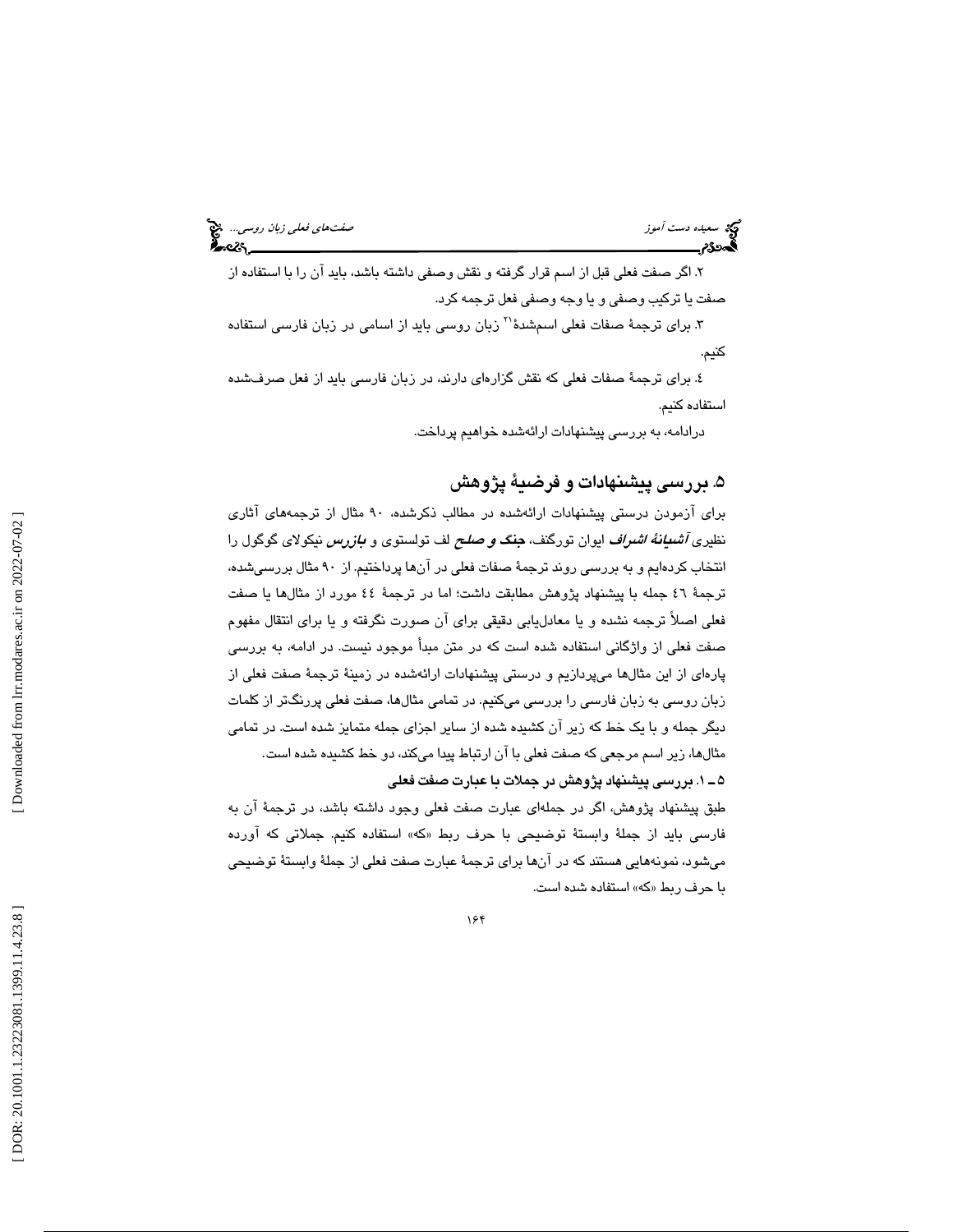(پياپي 58)، مهر و آبان 1399 جستارهاي زباني دورة ،11 شمارة 4

<u>Старушка,</u> сидевшая с Марьей Дмитриевной под окошком, была та самая тетка, сестра ее отца, с которою она провела некогда несколько уединенных лет в Покровском.

پيرزني كه همراه ماريا دميتريونا زير پنجره نشسته بود، همان عمهاي بود كه ماريا ديميتريونا زماني چندسالي را در خلوت پاكروفسكويه با او سپري كرده بود ( آشيانة اشراف ). <u>Глаза</u> Лизы, прямо на него <u>устремленные</u>, выражали неудовольствие; در <u>چشمان ليز</u>اكه مستقيم به پانشين دوخته شده بود، ردي از نارضايتي ديده مي شد (*همان)* 

Что же до унтер-офицерской вдовы, занимающейся купечеством, которую я будто бы высек, то это клевета, ей -богу клевета.

درمورد آن بي<u>وۀ </u>درجهدار هم **كه خريد و فروش ميكند** و ميگويند گويا من شلاق زدهام، افتراست، خدا شاهد است افتراست (بازرس .)

در بررسيها با نمونههايي برخورد كرديم كه در آنها براي ترجمة عبارت صفت فعلي از قاعدة پيشنهادي استفاده نشده بود. درادامه، به بررسي اين جملات و امكان اصلاح آنها با استفاده از پيشنهاد پژوهش ميپردازيم.

Или же: «вот, мол, пришли по почте деньги, неизвестно кому принадлежащие».

يا بگوييم پو<u>لي</u> به ادارهٔ پست رسيده و معلوم نيست *مال* كيست (*همان)* 

Грипп был тогда новое <u>слово, у**потреблявшееся** только редкими.</u> آن روزها گريپ واژهٔ تازهاي بود و جز معدودي از خواص آن را <mark>بر زبان نميآوردند</mark> (جنگ و صلح .)

 در ترجمة اين دو مثالي كه ذكر شد اگر از حرف ربط « به »كه جاي حرف ربط همپايگي »و« استفاده كنيم، ترجمه دقيقتر خواهد شد: «پولي به ادارهٔ پست رسيد كه معلوم نيست مال كيست» «و گريپ واژة تازهاي بود كه جز معدودي از خواص آن را بر زبان نميآوردند .» درخصوص تفاوت كاربردي «و» و «كه» به حقشناس و همكاران نگاه شود (١٣٨٧: ١٨٧ – ١٩٠).

Еще несколько гостей, подходящих к ручкам **.**

باز هم چند <u>مهمان برا</u>ی بوسیدن دست خانمها از راه میرسند (بازرس). در اين ترجمه حرف اضافة « براي » و كلمة « بوسيدن » به متن اصلي اضافه شده است. اگر طبق پيشنهاد پژوهش از جملة وابستة توضيحي با حرف ربط « »كه استفاده كنيم، ترجمه دقيق تر خواهد بود و نيازي به اضافه كردن كلمات خارج از متن مبدأ نخواهد بود. همچنين، سبك نويسنده اثر و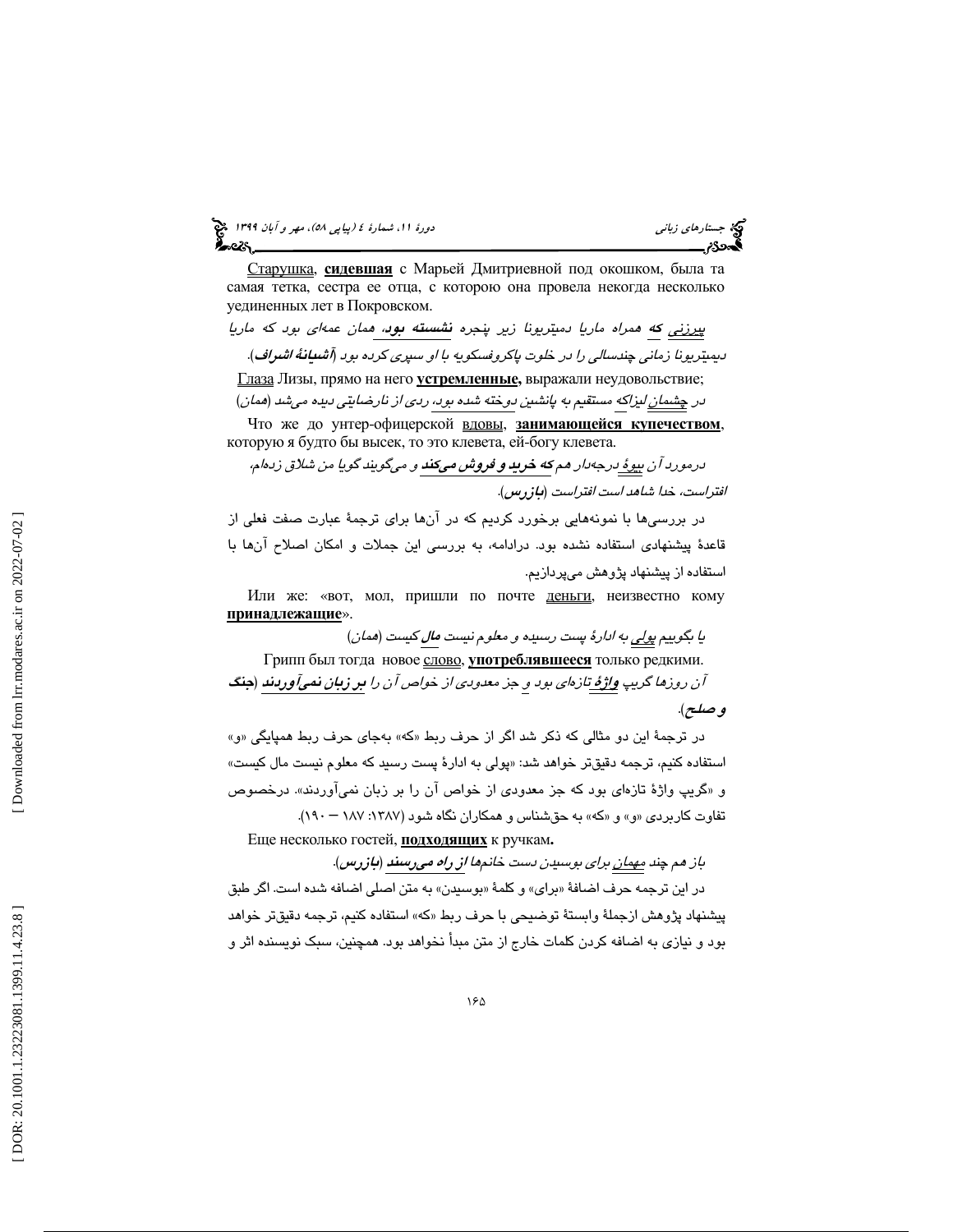سعيده دست آموز صفتهاي فعلي زبان روسي... المجمع الموارد وسي... المجمع الموارد وسي... المجمع الموارد وسي... المج<br>المحدوديم

فضاسازیای كه انجام داده است، حفظ میشود. خواهیم داشت: (باز چند مهمان كه به دستهای كوچك نزديك ميشوند ).

За ним <u>Коробкин,</u> обратившийся к зрителям с прищуренным глазом и едким намеком на городничего;

پشت سر ا<u>و، كاروبكين ب</u>ا چشمان بسته و اشارهاي بارز به شهردار، <mark>رو</mark> به تماشاچيان ايستاده است ( همان .)

در ترجمهٔ این جمله از فعل «ایستاده است» استفاده شده که در متن مبدأ وجود ندارد، در صورتي كه ميتوان با استفاده از پيشنهاد پژوهش بدون آنكه كلمهاي به متن مبدأ اضافه كنيم ترجمه را انجام دهیم: «پشت سر او كاروبكين است كه با چشمان بسته و اشارهاي بارز به شهردار، رو به تماشاگران دارد ».

Так говорила в июле 1805 года известная Анна Павловна Шерер, фрейлина и приближенная императрицы Марии Феодоровны, встречая важного и чиновного князя Василия, первого **приехавшего** на ее вечер

با اين سخنان، آنا پاولونا شرر معروف كه نديمه و از محارم ملكهٔ مادر، ماريا فيودوونا بود، در ژويية 1805 بر سبيل خوشامدگويي از پرنس واسيلي ـ كه مردي متشخص و بلندپايه و نخستين مهمان مجلسش بود ـ استقبال كرد (جنگ و صلح ).

ترجمهٔ فارسی روان نبوده است و به متن مبدأ پایبند نیست و اما ترجمه با استفاده از پيشنهاد پژوهش:

«آنا پاولونا شرر معروف، نديمه و از محارم ملكه ماريا فيودورونا، در ژوئن 1805 هنگام ديدار پ<u>رنس</u> واسيلي متشخص و بلندپايه ـ كه پيش از همه به ميهماني او آمده بود ـ اين چنين گف*ت»*.

... она, чтобы не обмануть ожиданий пюдей, знавших ее, делалась энтузиасткой.

... به منظور آنكه خلاف انتظار آشنايان رفتار نكند، همچنان از خود شور و شوق نشان مي- داد (همان .)

در اينجا براي ترجمة ЛЮДей, знавших её بهجاي معادل «آشنايان» ميتوان از معادل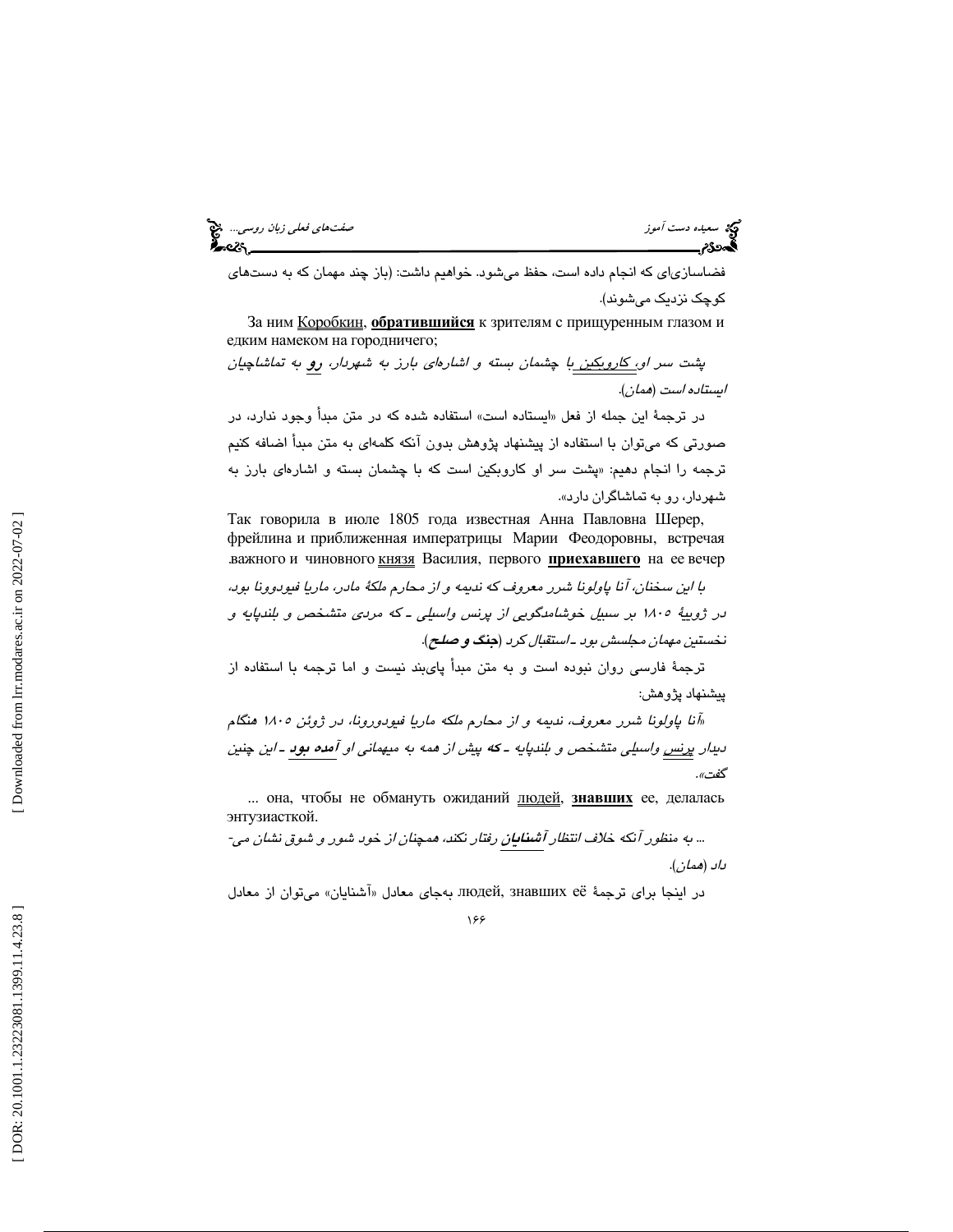# (پياپي 58)، مهر و آبان 1399 جستارهاي زباني دورة ،11 شمارة 4

«افرادي كه او را ميشناختند» استفاده كرد. بديهي است كه معنى واژهٔ «آشنايان» با «افرادي كه او را ميشناختند» يكسان نيست. كاربرد واژهٔ «آشنايان» در صورتي صحيح است كه رابطهٔ شناخت دوطرفه باشد و معادل روسی آن واژهٔ «BHakOMЫe» است؛ ولی در «*افرادی که او را می*-شناختند» ممكن است او اين افراد را نشناسد. بنابراين، انتخاب معادل در حفظ مفاهيم متن مبدأ بسيار اهميت دارد.

Сверху доносились слабые звуки **гамм, разыгрываемых** неверными пальчиками Леночки.

*از بالا صدای ضعيف <mark>تمرين گا<sub>ه</sub>هاي</mark> پيانو با انگشتان نامطمئن لنوچكا بهگوش م<sub>ى</sub>رسىيد<br>(آشمانه اشراف).* 

اگر ترجمه بر اساس پيشنهاد پژوهش انجام شود، انطباق بيشتري با متن روسي خواهد داشت و گوياتر و روانتر خواهد بود: «از بالا صداي ضعيف گامهاي پيانو به گوش ميرسيد كه با انگشتان نامطئن لنوچكا نواخته مي شوند».

<u>Анна Андреевна,</u> <...>, воспитанная вполовину на романах и альбомах, вполовину на хлопотах в своей кладовой и девичьей. آنا آندريفنا... تربيتش نيمي مديون رمانها و كتابهاي مصور است و نيمي مديون جوش و

تقلايش در انبار و اتاق خدمتكاران ( بازرس ).

در اين جمله از اسم «تربيتش» براي ترجمهٔ صفت فعلي استفاده شده است و واژهٔ «مديون» در متن روسي وجود ندارد. ميتوان براي ترجمة آن طبق پيشنهاد پژوهش از جملة وابستة توضيحي استفاده كرد: «*آنا آندريونا... كه نيمي از تربيتش بر اساس رمانها و كتابهاي مصور شكلگرفته* و ن*يمي در انبار و اتاق* خ*دمتكاران*». در اين صورت در ترجمه نيازي به اضافه كردن واژهاي خارج از متن مبدأ نيست.

Это топор, зажаренный вместо говядины.

بهجا*ی گوشت گاو،* ت<u>بر</u> پ**ختهايد** (*همان*).

جملة روسي مجهول است؛ ولي ترجمه با استفاده از جملة معلوم صورت گرفته است. بنابراين، ساختار و فضاي متن روسي و فارسي متفاوت شده است. ترجمة پيشنهادي منطبق با پیشنهاد پژوهش به شرح مواردی است که آورده میشود: «این تبری است که بهجای گوشت گاو، سرخ شده ». بديهي است استفاده از اين دو جمله در يك موقعيت ارتباطي پيامدهاي متفاوتي خواهد داشت. حال آنكه ترجمه بايد واكنشي مشابه متن مبدأ در مخاطب ايجاد كند.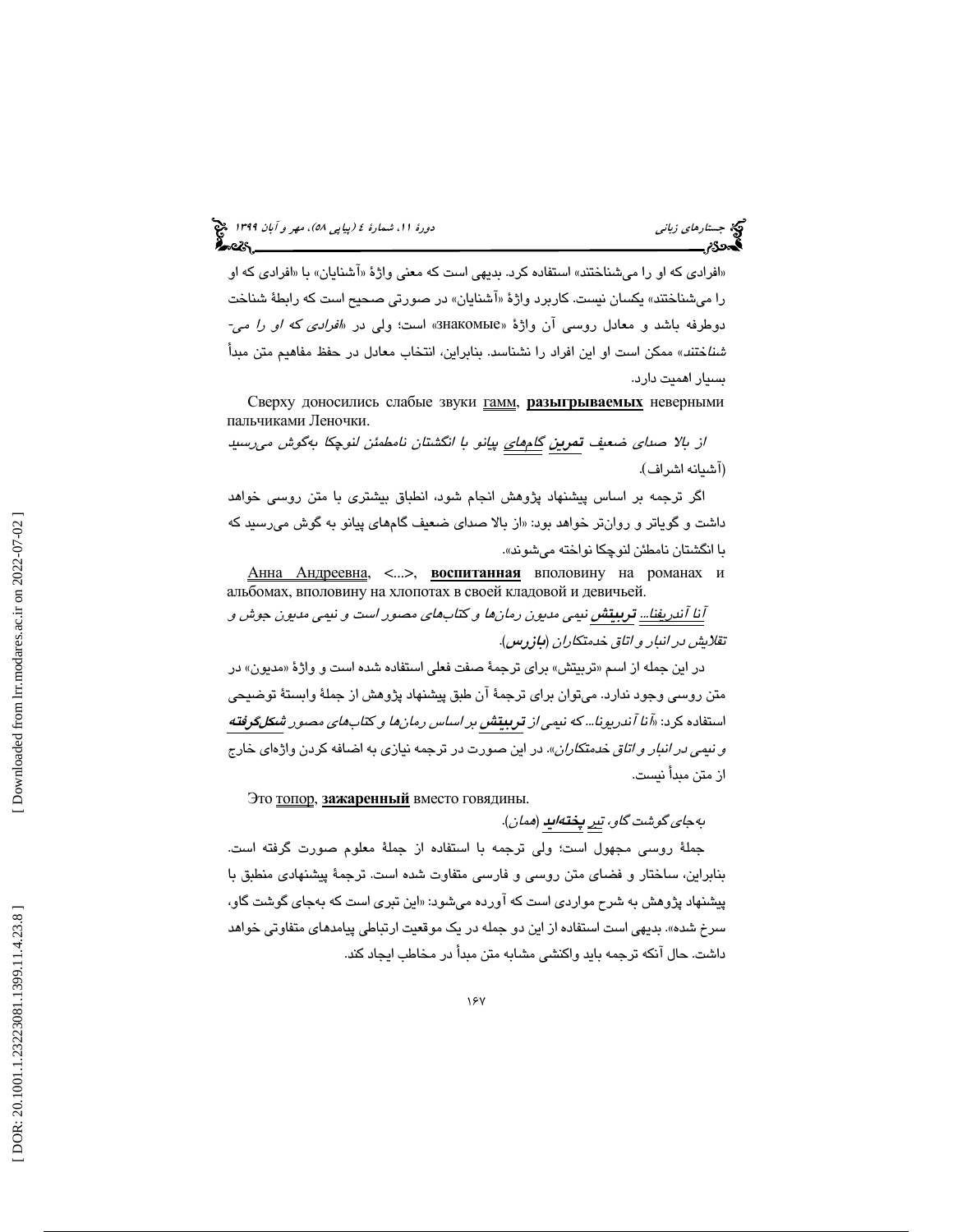سعيده دست آموز صفت السعيد و العربي التي تعلي زبان روسي... التي تعلي زبان روسي... التي تعلي زبان روسي... التي ت<br>**العدد: تعلي العدد: حضر العدد العدد العدد العدد العدد العدد العدد العدد العدد العدد العدد العدد العدد العدد ال** 

Так кончило свое земное поприще тихое и доброе существо, бог знает зачем <u>выхваченное</u> из родной почвы и тотчас же <mark>брошенное</mark>, как вырванное деревцо ، корнями на солнце;

بدين سان موجودي از خاك زادگاهش بيرون كشيده شد و بالافاصله همچون درختي كه از خاك بيرون آورده شود، افتاد و ريشههايش رو به آسمان ماند ( جنگ و صلح ). در اين جمله دو عبارت صفت فعلي وجود دارد كه با حرف ربط و« » با هم مرتبط شدهاند و يك صفت فعلي كه نقش وصفي دارد. ترجمة موجود با متن روسي منطبق نيست و ترجمهاي كه با استناد به پيشنهاد پژوهش میتوان جايگزين كرد، به اين شكل است: «<u>موجود</u> آرام و دوستداشتني اينچنين راه زندگي خود را به پايان رساند: خدا ميداند كه چرا از خاك زادگاه بيرون كشيده شده و بلافاصله رها شده بود، مثل درختي بيرون كشيدهشده از خاك با ريشههايي رو به آسمان ».

بررسيها نشان دادند، در مواردي كه در ترجمههاي موجود آثار ادبي ازجمله وابستة توضيحي با حرف ربط «كه» براي ترجمهٔ عبارت صفت فعلي استفاده نشده است، اگر طبق پيشنهاد پژوهش حاضر عمل كنيم، ترجمة دقيقتري خواهيم داشت. علاوه بر اين، در پارهاي از موارد به جملههايي برخورد كرديم كه داراي ساختار نحوي پيچيدهاي است و براي صفت فعلي معادلي در زبان فارسي در نظر گرفته نشده و حذف شده است. مثال:

... <u>Марье Дмитриевне и Гедеоновокому</u>, уже **успевшим** вернуться из сада.

*....* براي ماريا دميتريونا و گيديونوفسكي كه از باغ برگشته بودند *...* (آشيانة اشراف .)

در اينجا هر چند در ترجمة عبارت صفت فعلي از جملة وابستة توضيحي استفاده شده است؛ ولي عبارت صفت فعلي успевшим ترجمه نشده است. بنابراين، اين ترجمه با متن مبدأ سنخيت بيشتري دارد: «.... كه موفق شده بودند از باغ برگردند». فعل успеть كه اين صفت فعلي در زبان روسي از آن ساخته شده، به معني موفق شدن از لحاظ زماني است. گفتني است، در فرهنگ اوژگوف معني دوم فعل успеть كه با كاربردآن در متون قديمي مربوط ميشود، عبارت است از: « достигнуть успеха» كه دقيقاً به مفهوم موفق شدن است و وجود آن در ترجمه لازم و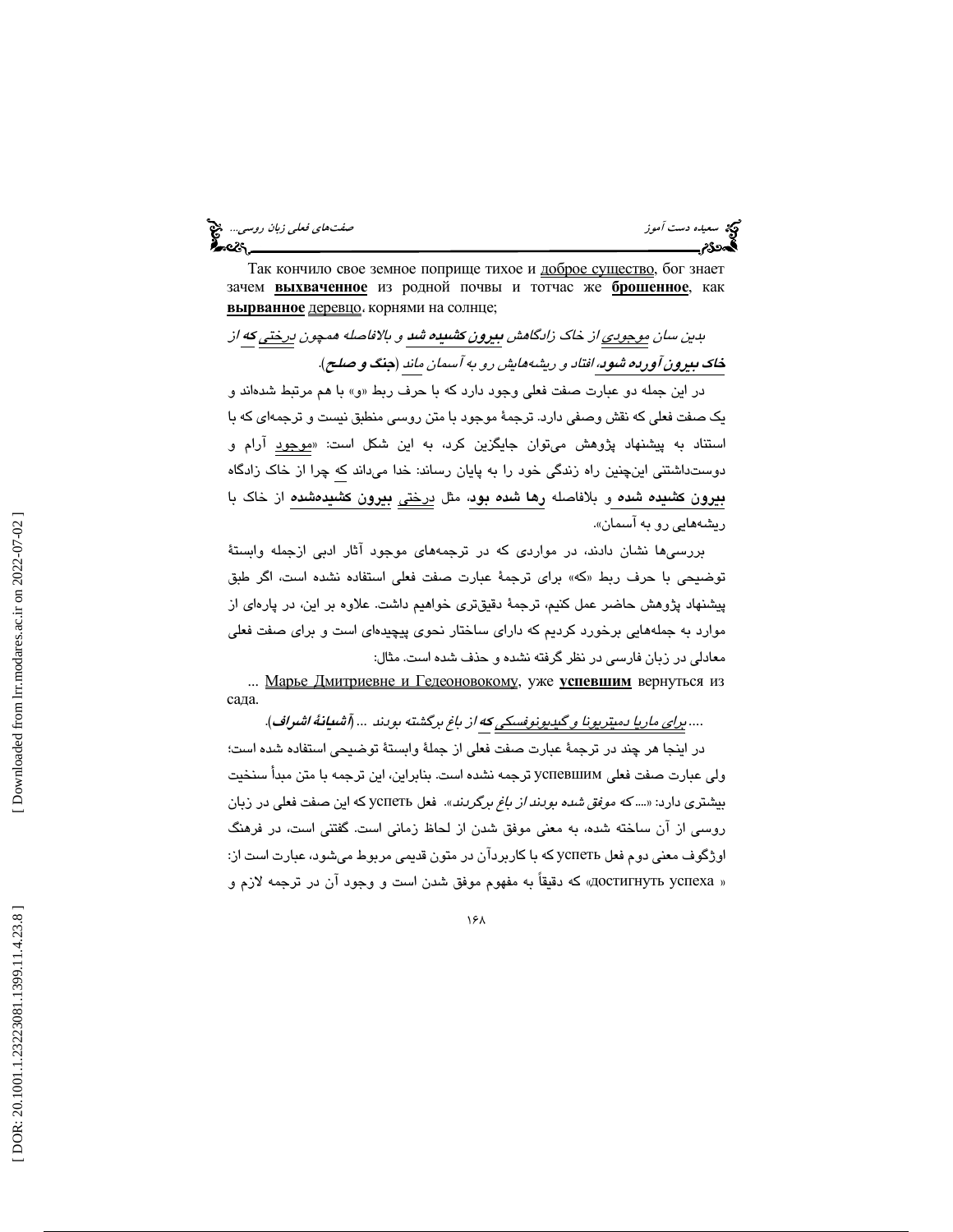(پياپي 58)، مهر و آبان 1399 جستارهاي زباني دورة ،11 شمارة 4

(. Ожегов, 2010: 1234 ضروري است (

2ـ 5 . بررسي پيشنهاد پژوهش براي صفات فعلي با نقش وصفي در ابتدا، به نمونههايي از ترجمة آثار ادبي ميپردازيم كه در آنها صفت فعلي با نقش وصفي با صفت در زبان فارسي معادليابي شده است و با پيشنهاد تحقيق مطابقت دارد. ... подставив ей свою надушенную и сияющую лысину. سر بي موي براق عطرآگين خود را پيش او فرو آورد ... (جنگ و صلح ). с робкими слезинками на погасающих глазах, با اشكهايي كه محجوبانه از <u>چشمان بي</u>فروغش جاري بود... (آش**يان**هٔ اشراف). ... робко коснулась трепетавших ноздрей Орланда ... .... با كمی ترس پ<u>رههای **لرزا**ن بینی</u> اورلاندو را نوازش كرد .... *(آشیانهٔ اشراف).* Отвечал, нисколько не смутясь такою встречей, вошедший князь... <u>پرنس</u> **تازهوارد** ... با صورتی پهن و رویی گشاده جواب داد... (**جن***گ و صلح)***.** Перед раскрытым окном красивого дома... جلو <u>پنجرهٔ </u>گ**شودهٔ** ساختمانی زیبا .*.. (آشیانهٔ اشراف*). И Лемм уторопленным **шагом направился к воротам**. لم با <u>گامهاي</u> ش**تابا**ن به سوي دروازهاي رفت ...(همان). Те же и почтмейстер впопыхах, с **распечатанным** письмом в руке. رئيس پست سراسيمه با نامة بازشدهاي در دست ( بازرس ). نمونههاي زيادي در اين سه اثر ادبي وجود دارند كه در آنها صفت فعلي با نقش وصفي از سوي يك صفت و يا عبارت وصفي ترجمه شدهاند؛ اما مواردي هم هست كه در ترجمة اين دسته از صفات فعلي بر اساس پيشنهاد پژوهش عمل نشده و منجر ميشود تا مترجم كلماتي را به متن مبدأ اضافه كند و يا به ساختار جمله پايبند نباشد. بررسيها نشان دادند كه ميتوان اين موارد را با استفاده از پيشنهاد پژوهش حاضر اصلاح كرد. درادامه، به نمونههايي از آن اشاره ميكنيم. Без сомнения, проезжающий чиновник захочет, прежде всего, осмотреть подведомственные вам богоугодные заведения.

مأموريكه ميآيد بدون شك به مؤسسات خيريه زيرنظر شما هم سركشي ميكند ( همان ). در اين نمونه، معادل عبارت صفت فعلي чиновник проезжающий » مأموري كه ميآيد» در نظر گرفته شده است كه ميتوان بهجاي آن طبق پيشنهاد پژوهش از تركيب وصفي «مأمور در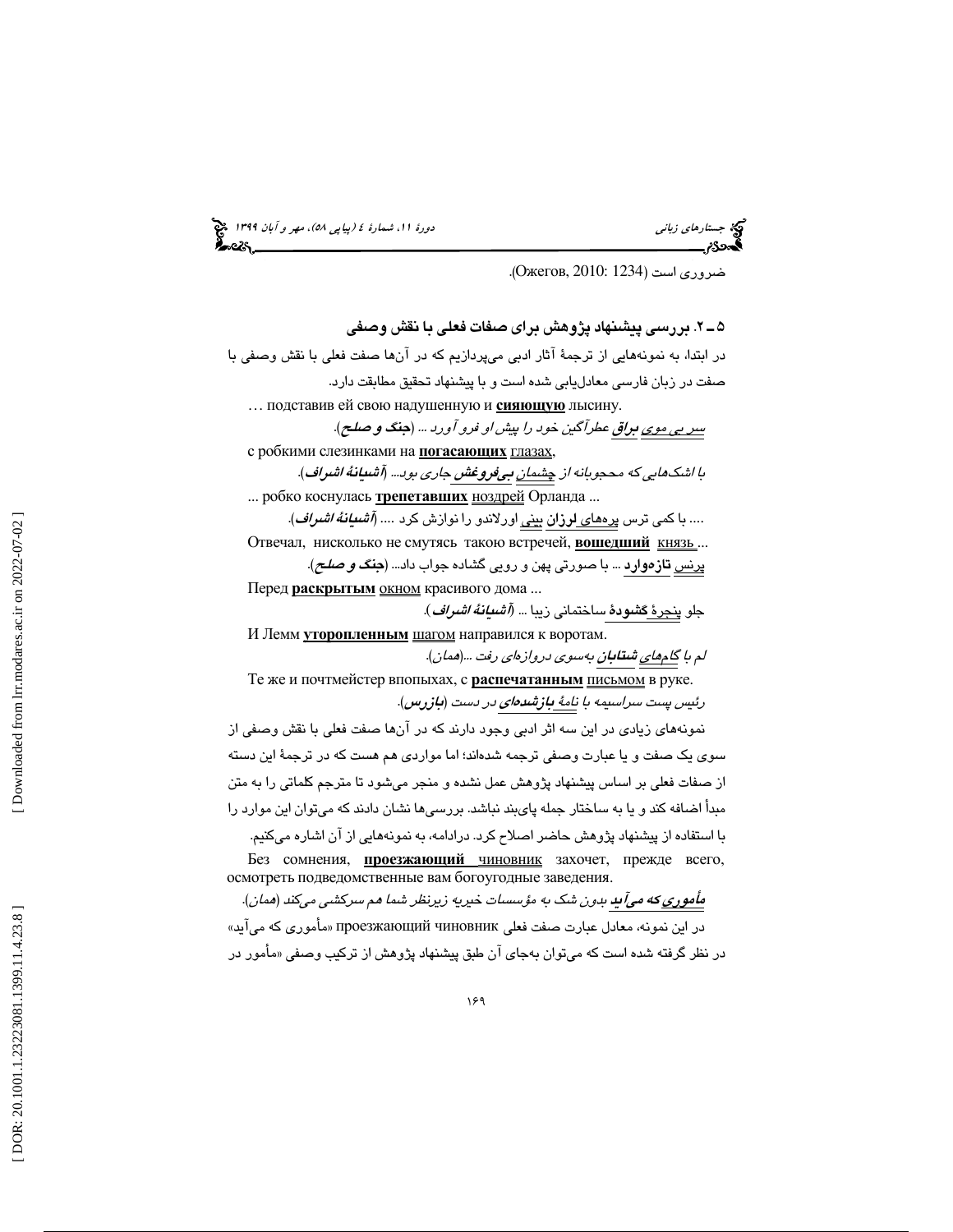حال عبور» استفاده كرد. خواهيم داشت: «بدون شك، مأمور در حال عبور، قبل از هر چيز تمايل به بازديد از مؤسسات خيرية زير نظر شما را خواهد داشت». صفت فعلي مذكور از فعل проезжать ساخته شده است و بايد مفهوم عبور كردن ـ كه در ريشة فعل هست ـ در ترجمة صفت فعلي منعكس شود.

Судья, попечитель богоугодных заведений, смотритель училищ и почтмейстер уходят и в дверях сталкиваются с **возвращающимся** квартальным .

قاضي، مسئول مؤسسات خيريه، سرپرست مدارس و رئيس پست بيرون ميروند و در آستانة در به پليسي برميخورند كه نزد شهردار بازميگردد ( همان .)

در اينجا بهجاي معادل квартальным возвращающимся ميتوان از عبارت وصفي «پليس درحال برگشت» استفاده كرد: «.... در آستانهٔ در به **پليس در حال برگشت** بر ميخورند». در اين صورت، ترجمه دقيقتر خواهد بود و نياز به اضافه كردن عبارت «نزد شهردار» نيست. ... с первым **отходившим** английским кораблем уплыл за море.

... با اولين كشتي بادباني انگليسي كه آنجا را ترك ميكرد پا به دريا گذاشت ( آشيانة اشراف ).

اگر در ترجمه جملة روسي بر اساس پيشنهاد پژوهش بهجاي جملة وابستة توضيحي براي ترجمة صفت فعلي отходившим از واژهٔ «خروجي» استفاده كنيم سبب ميشود فضاي ترجمه با فضاي متن اصلي يكسان شود « با اولين كشتي انگليسي خروجي به دريا زد ».

Он говорил на <...> французском языке <...> и с теми тихими, покровительственными интонациями , которые свойственны состаревшемуся в свете и при дворе значительному человеку. او به زبان فرانسه حسك سخن مىگفت حسكندن آرام و بزرگ،منشانهٔ بلندپايگانى را داشت كه در محافل اعيان و دربار پير شده بودند (جنگ و صلح ).

بر اساس پيشنهاد تحقيق، بهتر است جمله به اين صورت ترجمه شود: «.... با لحن آرام و بزرگمنشانهای که خاص بلندپايگان **پيرشده** در محافل اعيان و دربار بود».

За ним, у самого края сцены, Бобчинский и Добчинский с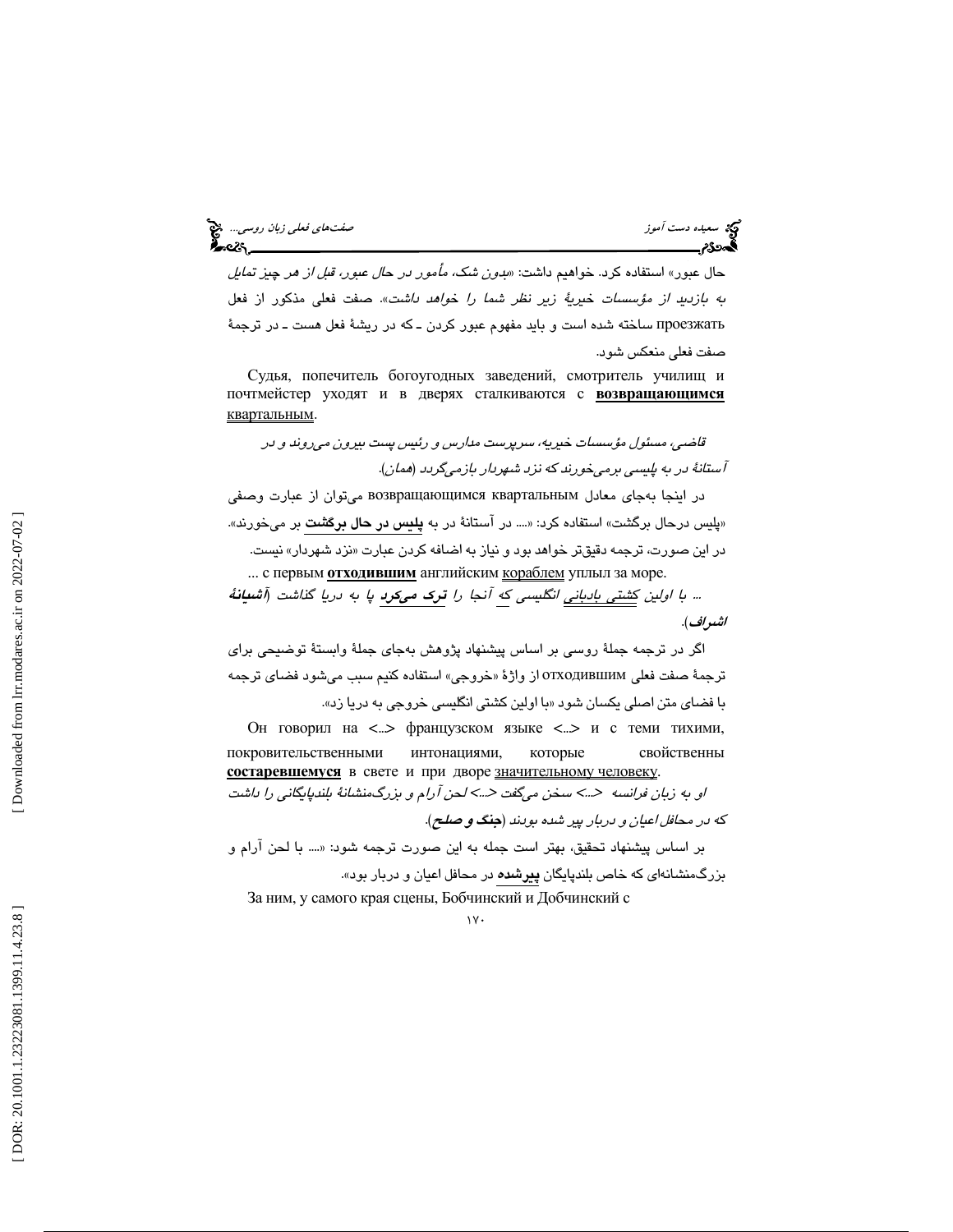(پياپي 58)، مهر و آبان 1399 جستارهاي زباني دورة ،11 شمارة 4

<mark>устремившимися</mark> <u>движеньями рук друг к другу, <mark>разинутыми</mark> ртами и</u> выпученными друг на друга глазами.

پشت او، در گوشهٔ صحنه، بوبچینسکی و دوبچینسکی <u>با دستان</u>ی **که بهسوی یکدیگر گرفته** شد*ه*، با دهان باز و نگاه دريده به يكديگر، قرار دارند (*بازرس).* 

در اين مثال، كلمهٔ «حركت» در متن مبدأ وجود دارد كه در ترجمه انعكاس پيدا نكرده است؛ ولي با استفاده از پيشنهاد پژوهش ميتوان ترجمهاي منطبق بر متن اصلي ارائه كرد كه حتي از لحاظ متن فارسی هم روانتر است: «پشت او در گوشهٔ صحنه، بوبچینسکی و دوبچینسکی با حركت جهتدار دستان بهسمت يكديگر، با دهانهاي باز و چشمان از حدقه درآمده بهطرف هم قرار دارند ».

Еще военный все -таки кажет из себя, а как наденет фрачишку — ну, точно <u>муха</u> с подрезанными крыльями.

حت*ي يک جورهايي به نظاميها هم ميخورد. کت فراک که بپوشد، عين <u>مگسي</u> ميشود ک<u>ه</u>* بالهايش را بريده باشند (همان ).

در اين جمله نيز طبق پيشنهاد پژوهش ميتوان بهجاي استفاده از جملة وابستة توضيحي براي ترجمة تركيب وصفي крыльями подрезанными ميتوان از صفت مفعولي استفاده كرد: «.... كت فراك كه بپوشد، عين مگسي ميشود با بالهاي بريده ».

در مثالهاي بررسيشده مواردي بودند كه در آنها صفت فعلي در نقش وصفي ترجمه نشده بود، براي مثال:

Произнесенные слова поражают как громом всех.

ا**ي**ن <u>سخنان</u> مانند رعد و برق همه را برجا خشک می كند (*همان*).

بديهي است كه اگر بخواهيم ترجمة دقيقتري از صفت فعلي داشته باشيم، بايد طبق پيشنهاد سخنان گفتهشده» را براي صفت فعلي Произнесенные استفاده كنيم. پژوهش معادل «

### 3ـ 5 . بررسي پيشنهاد پژوهش براي صفات فعلي اسمشده

در زبان روسي موارد بسياري از صفات فعلي وجود دارد كه به اسم تبديل شده است و كاركرد اسمی یافتهاند (Сызранова, 2015). درادامه، به بررسی نمونههایی از ترجمهٔ صفات فعلی . اسمشدة روسي در آثار ادبي مورد تحقيق ميپردازيم. در جملاتي كه آورده ميشود معادل صفت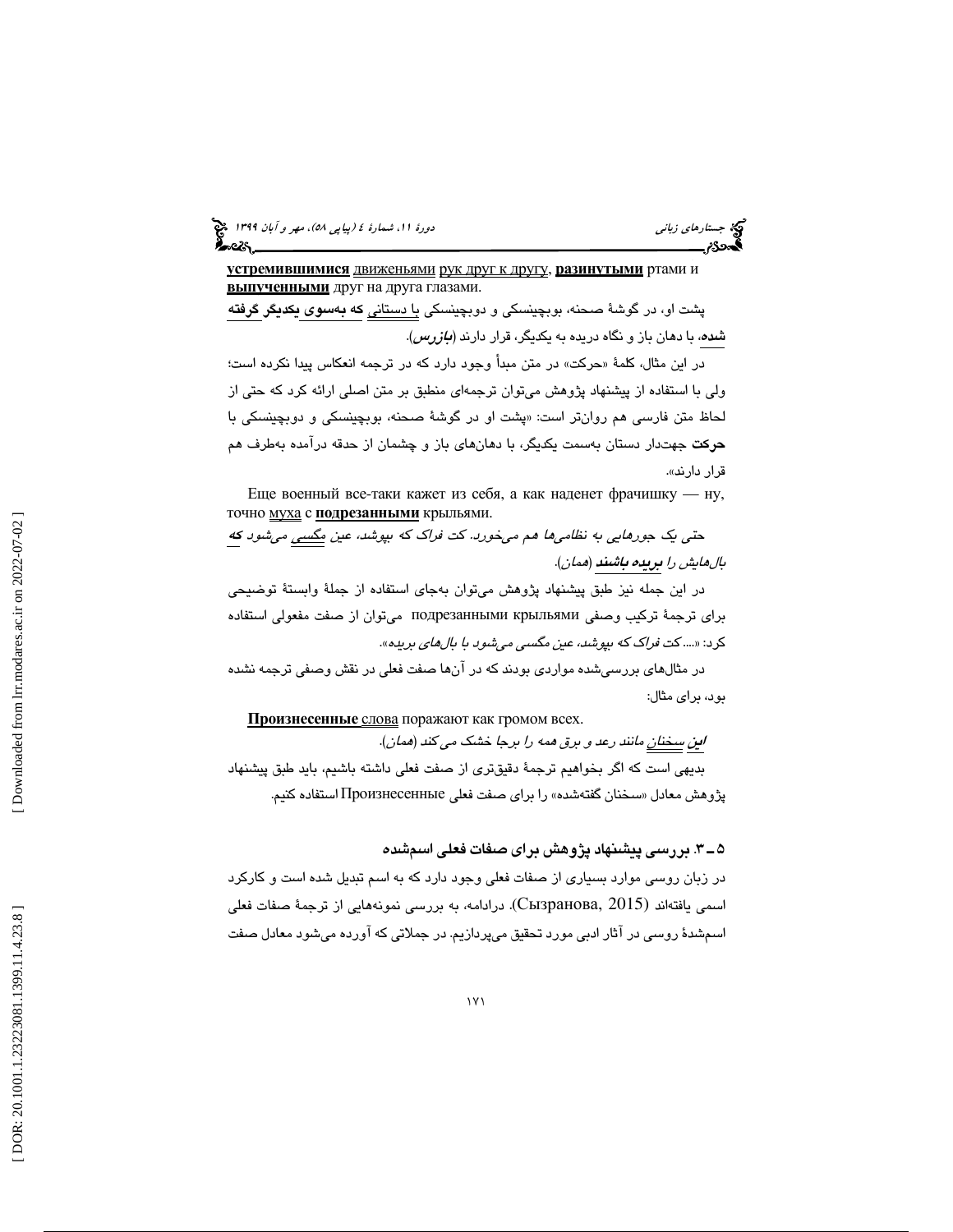سعيده دست آموز صفتهاي فعلي زبان روسي... المنطق المعلمة والتي تعلي زبان روسي... المنطق المعلمة والتي تعليم المع<br>المعدوى منطق المعلمة والتي تعليم المعلمة والتي تعليم المعلمة والتي تعليم المعلمة والتي تعليم المنطق المعلمة وا

فعلي اسمشدة زبان روسي، اسمي در زبان فارسي است.

Чем более исполняющий эту роль покажет чистосердечия, тем более он выиграет.

بازيگر اين نقش هر چه خوش قلبي و سادگي بيشتري بهخود بگيرد، موفق تر خواهد بود (بازرس .)

Словом, всем присутствовавшим очень понравилось произведение молодого дилетанта;

خلاصه آنكه همة حاضران از ساختة هنرمند جوان و خودآموخته خوششان آمده بود (آشيانة اشراف .)

در ترجمههاي بررسيشده از آثار ادبي نمونههايي وجود داشتند كه صفت فعلي اسمشده با استفاده از جملة وابستة توضيحي ترجمهشده. براي مثال:

Паншин любезно раскланялся со всеми <u>находившимися</u> в комнате, ...

پانشين مؤدبانه با همة كساني كه در اتاق بودند تعظيمي رد و بدل كرد *...* ( همان .)

اين در حالي است كه در اين جمله معادل صفت فعلي находившимися ميتواند اسم حاضران» باشد و انطباق ترجمه با متن اصلي بيشتر خواهد بود يا در نمونة بعدي: »

Он получил изрядное воспитание, учился в университете, но, рожденный в сословии бедном, рано понял необходимость проложить себе дорогу и набить деньгу.

او تحصيلات شايستهاي داشت و در دانشگاه درس خوانده بو د؛ ولي چون اصل و نسبش به طبقهاي فقير ميرسيد ، خيلي زود دريافت كه بايد راه خود را هموار كند و به پول و پلهاي برسد (همان .)

در اين مثال، صفت فعلي اسمشدة рожденный نقش نهاد جمله را ايفا ميكند و بهتر است در زبان فارسی بهصورت اسم ترجمه شود. اگر از واژهٔ «مولد» برای ترجمهٔ صفت فعلی рожденный استفاده كنيم، ترجمة فارسي و روسي بسيار بههم نزديك خواهند شد. خواهيم داشت: « او تحصيلات شايسته اي داشت و در دانشگاه درس خوانده بود؛ اما مولود يك طبقة فقير، خيلي زود دريافت كه بايد راه خود را هموار كند و به پول و پله اي برسد».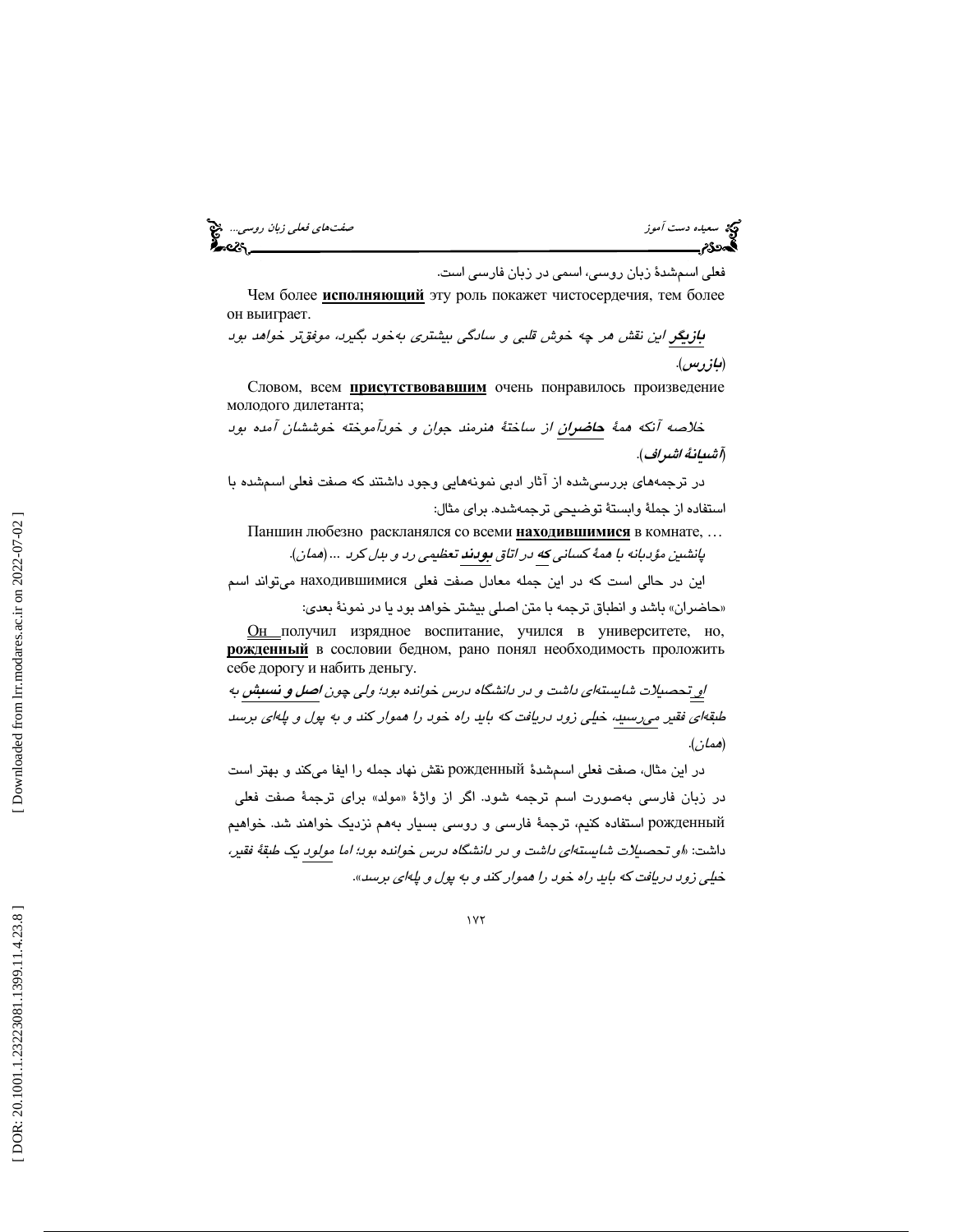(پياپي 58)، مهر و آبان 1399 جستارهاي زباني دورة ،11 شمارة 4

4.ـ 5 بررسي پيشنهاد پژوهش براي صفات فعلي با نقش گزارهاي

صفت فعلي بهويژه صفات فعلي مجهول زمان گذشته در زبان روسي ميتوانند نقش گزارهاي داشته و يا بخشي از گزارة مركب باشند . براي بررسي شيوة ترجمة اينگونه از صفات فعلي بايد به ويژگيهاي معناشناختي آنها توجه كرد. علياري شورهدلي و اكبري در مقالهاي به شيوة . ترجمة اين گونه از صفات فعلي اشاره كردهاند (2014 ,Акбари & шурехдели Алияри( درادامه، به نمونهاي از ترجمة صفات فعلي در نقش گزارهاي اشاره ميكنيم:

В эти две недели высечена унтер-офицерская <u>жена</u>!

در اين دو هفته زن يک درجهدار را **شلاق زد***ه***اند** (*بازرس)*.

<u>Прохоров</u> в частном доме, да только к делу не может быть **употреблен**.

<u>پراخوروف</u> خانه است، فقط الان **بهدرد ه**يچ كارى **نمىخورد** (*همان*).

Да если спросят, отчего не выстроена церковь при богоугодном заведении, на которую год назад была **ассигнована** сумма, то не позабыть сказать...

اگر بپرسند كه چرا ساخت <u>كليساى</u> زير نظر مؤسسات خيريه ـ كه پ<u>ولش</u> را پنج سال پيش **فرستاده بودند ــ هنوز تمام نشده،** يادتان نرود بگوييد... *(ممان)*.

در اين مثالها صفت فعلي بهصورت فعل صرفشدة ترجمهشده است كه ماهيت گزارة خود را حفظ كرده است.

Бывший наставник удовольствовался тем, что влил целиком в своего воспитанника всю премудрость XVIII века, и он так и ходил наполненный ею.

مربي پيشين به همين اكتفا ميكرد كه كل حكمت قرن هجدهم را يكجا در كلة شاگردش فرو كند (*آشيانة اشراف)*.

در اين مثال صفت فعلي بخشي از گزارة جمله محسوب ميشود؛ اما در ترجمه معادلي براي آن در نظر گرفته نشده و حذف شده است. ترجمة پيشنهادي كه در آن تمامي كلمات در متن مبدأ به متن مقصد منتقل شدهاند، ميتواند اينگونه باشد: «مربي پيشين از همين راضي بود كه كل حکمت قرن هجدهم را یکجا به شاگردش منتقل کرده است و او نیز **سرشار** از این حکمت زندگی م*ي ك*رد».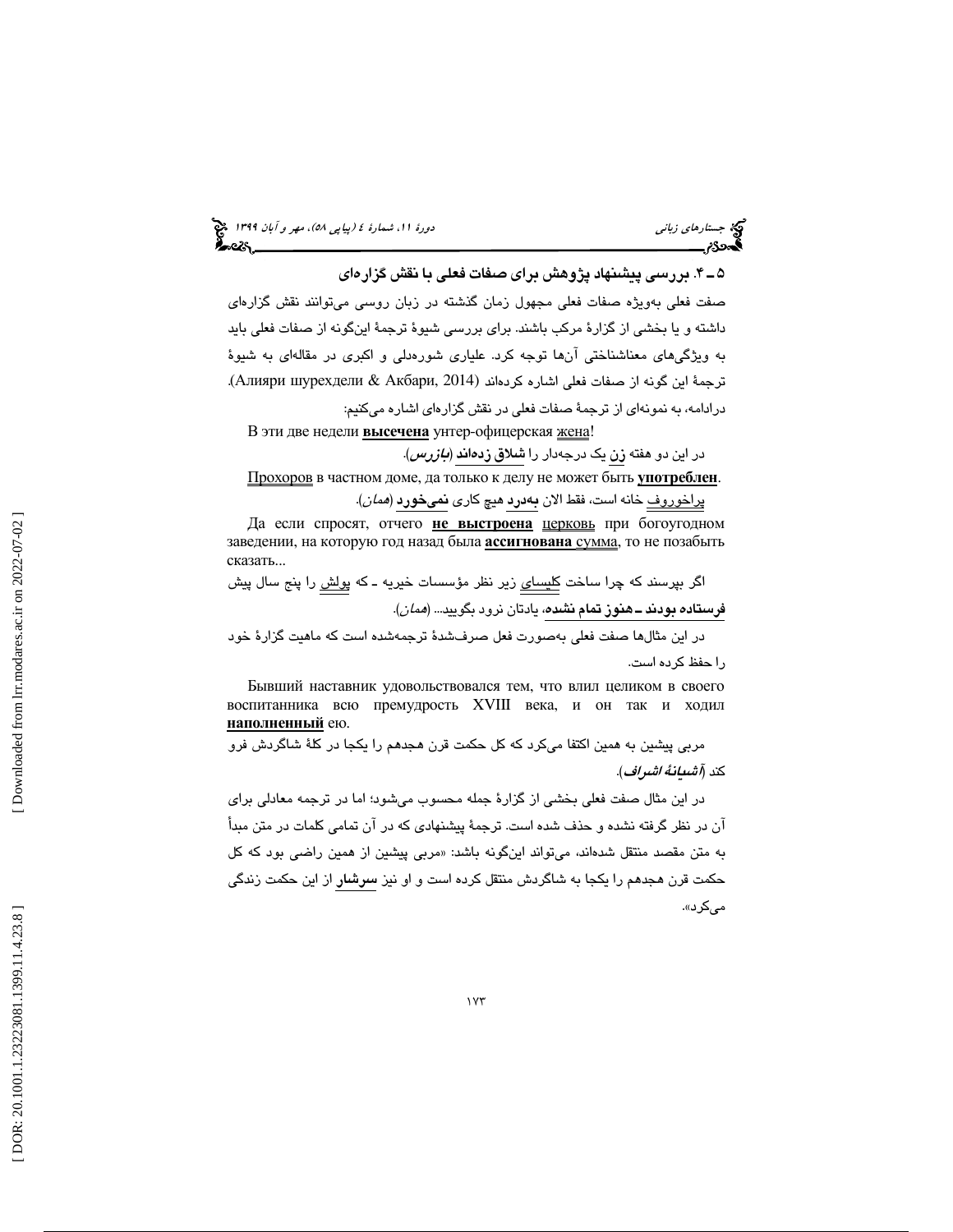سعيده دست آموز صفي المعلم المعلم المعلم في المعلم المعلم المعلم المعلم المعلم المعلم المعلم المعلم المعلم المع<br>المعاهدة من المعلم المعلم المعلم المعلم المعلم المعلم المعلم المعلم المعلم المعلم المعلم المعلم المعلم المعلم

#### 6. نتيجه

در اين پژوهش سعي داشتيم تا با استفاده از شيوة پژوهش مقابلهاي درستي اين فرضيه را نشان دهيم كه صفت فعلي زبان روسي ميتواند به منزلة يك واحد ترجمه به زبان فارسي در نظر گرفته شود و مترجم ميتواند با توجه به نقش نحوي صفت فعلي در جمله، رويكردي قانونمند براي معادليابي دقيق آن اتخاذ كند. با اين هدف، پيشنهاداتي براي ترجمة قانونمند صفات فعلي زبان روسي به زبان فارسي ارائه شد تا علاوه بر انتقال معنا، روح و حالت متن اصلي منتقل شود، ترجمه بهدور از پيچيدگي باشد و واكنش مشابه متن مبدأ را در خوانندة متن مقصد ايجاد كند. بررسي ٩٠ مثال از ترجمهٔ صفات فعلي در جملات انتخابشده از آثار ادبي نظير *آشدانهٔ اشراف* ايوان تورگنف، **جن***گ و صلح* **ل**ف تولستوي و *بازرس* نيكولاي گوگول نشان داد كه حدود ٥٠ درصد ترجمهها مطابقت ١٠٠ درصدی با متن روسی ندارند. تحلیل ترجمههای موجود و بررسی ترجمهپذیری طبق پیشنهاد تحقیق، كارامد بودن پیشنهاد پژوهش حاضر در معادليابي براي انواع مختلف صفات فعلي در زبان روسي را تأييد ميكند. به اين ترتيب كه اگر صفت فعلي قبل از اسم قرار گرفته و نقش وصفي داشته باشد، ميتوان آن را با استفاده از تركيبات وصفي ترجمه كرد. اگر در جمله اي عبارت صفت فعلي وجود داشته باشد، براي ترجمة آن ميتوان از جملة وابستة توضيحي با حرف ربط « »كه در زبان فارسي استفاده كرد. براي ترجمة صفات فعلي اسمشدة زبان روسي ميتوان از اسامي در زبان فارسي استفاده كرد و صفات فعلي كه نقش گزاره اي دارند ميتوانند در زبان فارسي با استفاده از فرم صرفشدة فعل معادليابي شوند. بنابراين، فرضية پژوهش تأييد ميشود و صفت فعلي زبان روسي ميتواند بهمنزلة يك واحد ترجمه به زبان فارسي در نظر گرفته شود. با تعريف نقش نحوي صفات فعلي و استفاده از پيشنهادي كه در اين پژوهش براي ترجمة انواع مختلف صفات فعلي ارائه شده است ميتوان گامي در جهت استانداردسازي ترجمه برداشت و از دستاوردهاي آن در ترجمة ماشيني و الكترونيكي بهره برد.

174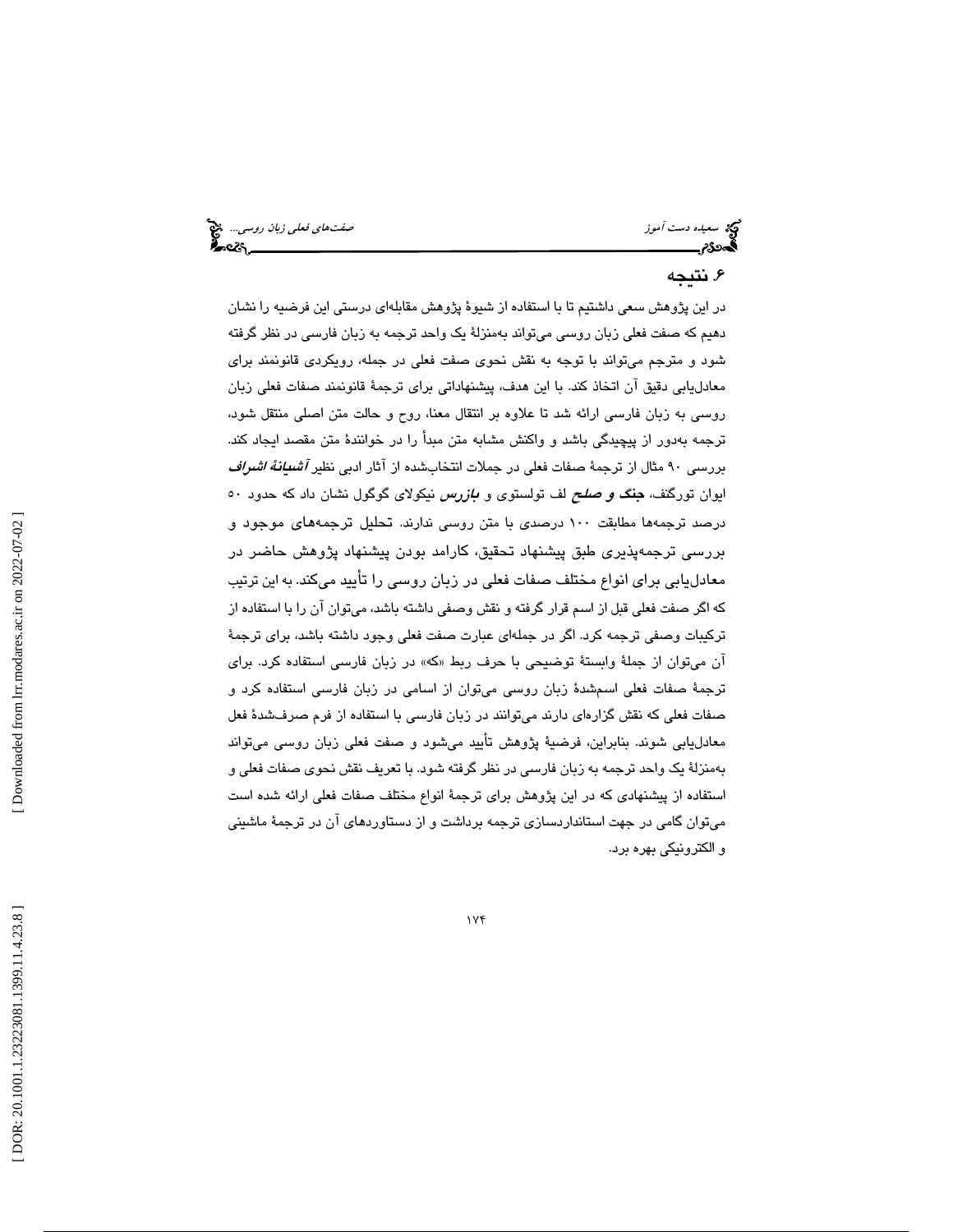د*ورۂ ۱۱، شمارۂ ٤ (پیاپی ٥٨)، مهر و آبان ۱۳۹۹* میچ<br>**گینچی تاب** 

كيخ جستار*هاي زباني*<br>ديمهي دورة مستس<u>مع</u>

۷. پینوشتها

- 1. Межъязыковое взаимодействие (Interlanguage interaction)
- 2. контрастивное исследование (contrastive study)
- 3. единицы языка (units of language)
- 4. единицы перевода (units of translation)
- 5. Эквивалентность (equivalence)
- 6. взаимная переводимость (mutual translatability)
- 7. исходный текст (source text)
- 8. Причастие (participle)
- 9. отглагольные прилагательные (verbal adjectives)
- 10. гибридные глагольно -прилагательные формы (hybrid verb-adjective forms)
- 11. части речи (parts of speech)
- 12. именная форма глагола (The nominal form of the verb)
- 13. Залог (pledge)
- 14. вид (aspect)
- 15. неличные формы глагола (impersonal forms of the verb)
- 16. агглютинативные языки (agglutinative languages)
- 17. агглютинативность (agglutinativeness)
- 18. Ю. А. Рубинчик (Yu.A. Rubinchik)
- 19. Adabtation (Adabtation)
- 20. причастный оборот (participle clause)
- 21. субстантивированные причастия (Substantiated participles)

#### . 8 منابع

- احمدي، ميريلا و حسين شيخي (1387). «تركيبهاي فعلي زبان روسي و نحوة بيان آنها در زبان فارسي». *زبان و ادبيات دانشكدهٔ ادبيات و علوم انساني مشهد.* ش ٤١. صص ١-١٦.
- امیرشجاعی، آناهیتا و محمدحسین قریشی (۱۳۹۰). «بررسی نشانهای فرهنگی و تغییر ايدئولوژي در ترجمه (بر اساس تحليل گفتمان انتقادي)؛ مطالعهٔ موردي *پيرمرد و دريا،* اثر ارنست همینگوی». *زبان پژوهي*. ش ۱۹. صص ۷–۳۷.
- حقشناس، علی،محمد و همکاران (۱۳۸۷). *دستور زبان فارسی.* تهران: مدرسه: شرکت چاپ و نشر كتابهاي درسي ايران.
	- خانلری، پرویز (۱۳۸۸). *دستور زبان فارسی.* تهران: توس.
		- خرمشاهي، بهاالدين (١٣٩٠). تر*جمهكاوي.* تهران: ناهيد.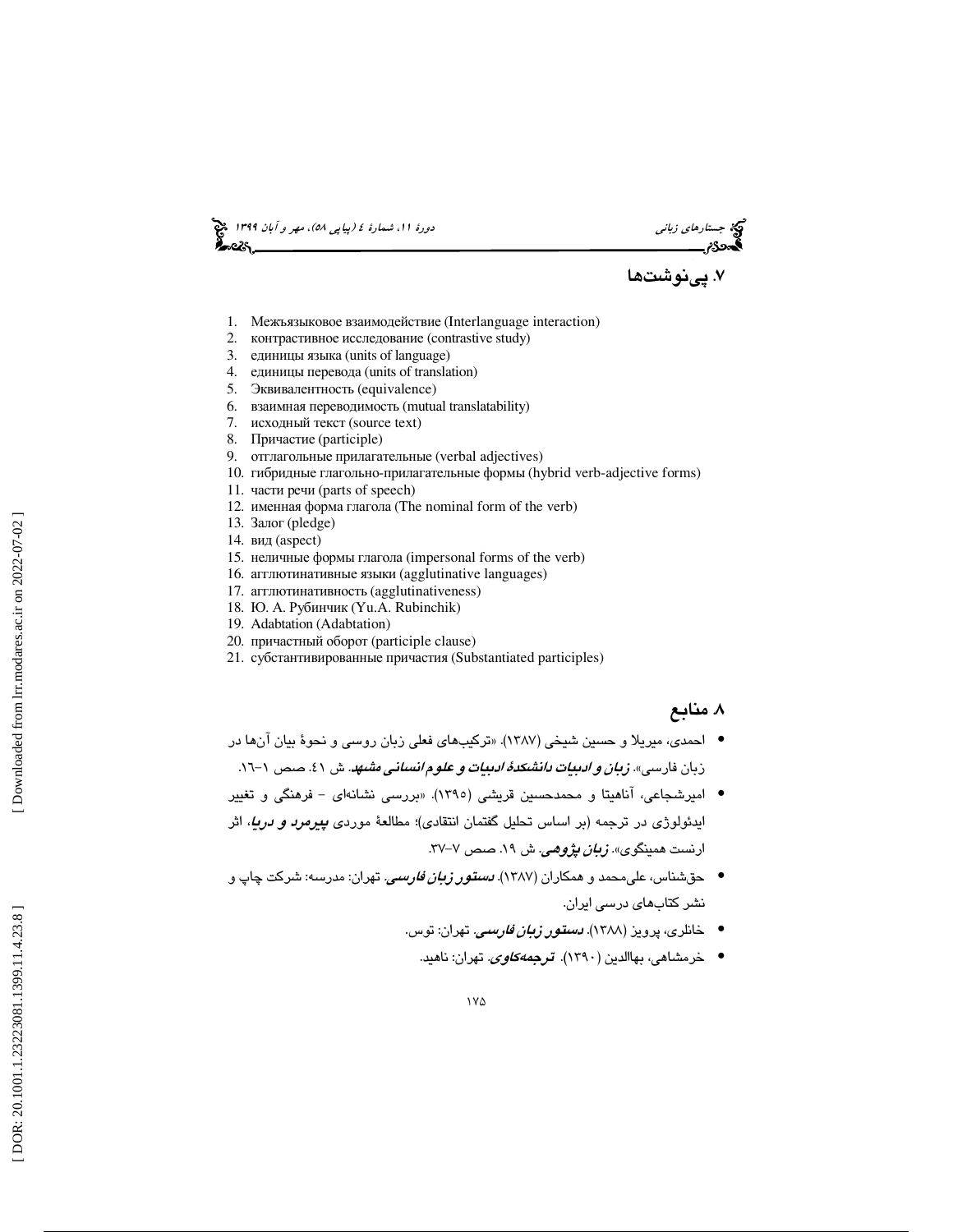# سعيده دست آموز صفتهاي فعلي زبان روسي...

- زهرايي، حسن (١٣٩٣). *دستور آموزشي زبان روسي*. تهران: سمت.
- سيفي، محمد (١٣٨٤). ع*بارت صفات فعلي روسي و مشكلات بيان آنها در زبان فارسي.* پاياننامة كارشناسي ارشد رشتة آموزش زبان روسي. دانشگاه تربيت مدرس. تهران.
- غفاريان جمعهپور، غلامرضا (1383). ساخت و كاربرد صفت مفعولي و تفاوت آن با اسم *مفعول فعل در فارسمي.* پاياننامهٔ دكترى زبانشناسي. دانشگاه تربيت مدرس دانشكده علوم انساني.
- قريب، عبدالعظيم و همكاران (١٣٨٠). *دستور زبان فارسي پنج استاد.* تهران: سازمان انتشارات اشرفنيا.
- گوهري، حبيب (١٣٩٢). «برخي پيامدهاي نظرية ساخت اطلاع براي ترجمه». *جستارهاي* . ز**بانـی**. د ٤. ش ۱ (۱۳).صص ۲۰۳-۲۲٤.
- لساني، حسين (1382). «مقايسة صفات فعلي فاعلي و مفعولي در زبان روسي و فارسي». پژوه*ش زبانهاي خارجي.* ش ۱۵. صص ۷۵-۸٤.
- ماندي، جرمي (١٣٨٩). ل*رآمدي بر مطالعات ترجمةُ نظريه و كاربردها*. ترجمةَ الهه ستودهنما و فريده حقبين. تهران: علم.
- مراديمقدم مصطفي و بهرام قنسولي (1391). «تطبيق و ويژگيهاي متني و فرامتني در اقتباس: بررسی موردی ترجمهٔ رمان *غرور و تعصب». جستار<i>های زبانی* د ۳. ش ٤. صص  $.772 - 710$
- منافي اناري، سالار (١٣٨٣). «ترجمهناپذيرها در شعر فارسي». *مجموعهمقالات ٢ همانديشي*. تهران: يلداقلم .
- وليپور، عليرضا (1383). «اهميت تطبيق معنايي و ساختاري كلمات در هنگام ترجمه و تأليف لغتنامه». *پژوهشهای زبانهای خارجی.* ش ۱۹. صص ۷۳–۹۲.
- Адамчик Н.В. (2011). Самый полный курс русского языка. Минск: Харвест.
- Александрова О.А. Блохина Н.А. (2016). «Перевод причастий с английского языка на русский». Приоритетные научные направления*:* от теории к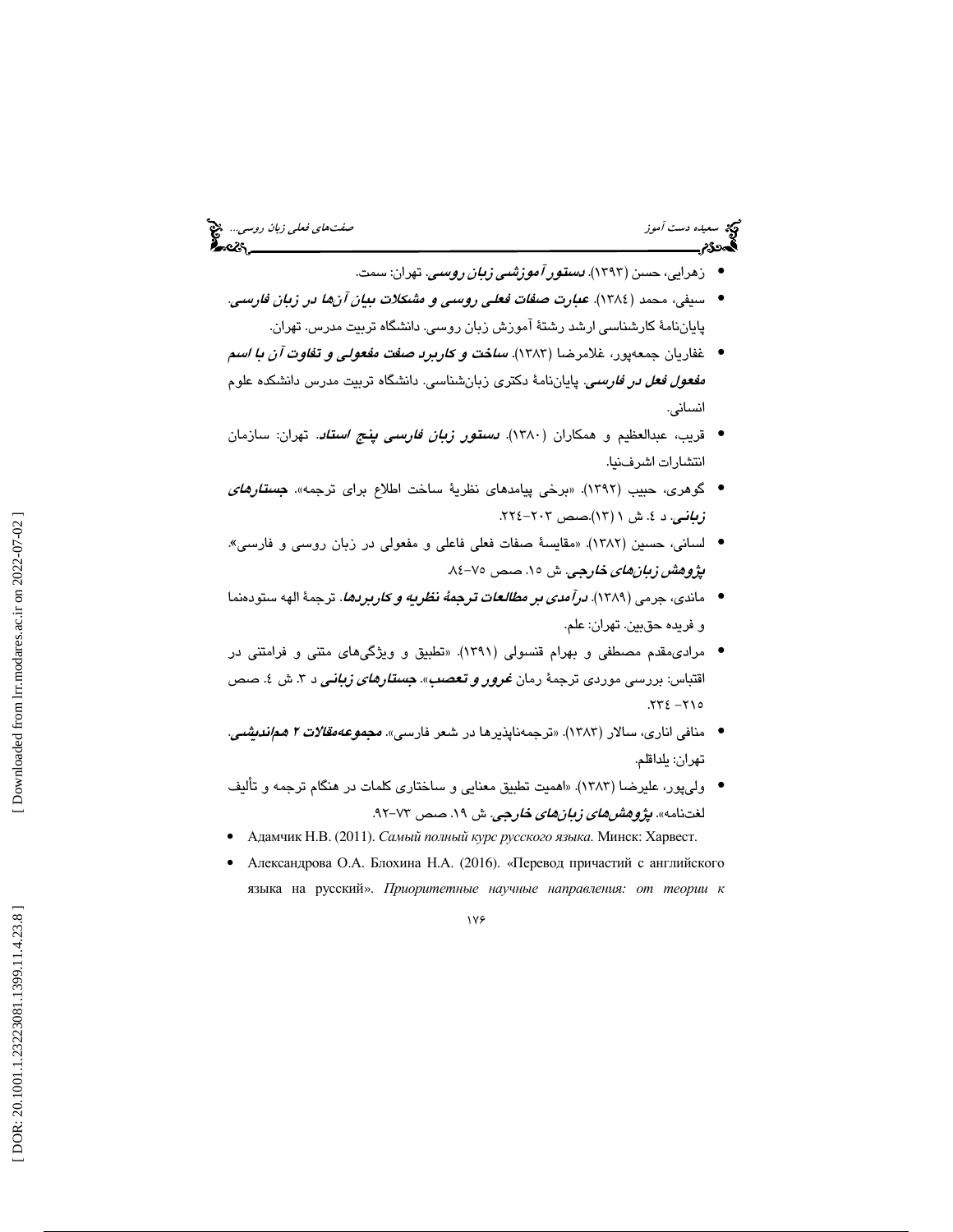# (پياپي 58)، مهر و آبان 1399 جستارهاي زباني دورة ،11 شمارة 4



практике. № 26-2. С. 7-11.

- Алияри Шорехдели М., Акбари ДЖ. (2014). « О семантико -грамматических свойствах результатива в русском языке ( в зеркале персидского языка)». Исследовательский журнал русского языка и литературы 1(4), 2014. С. 73-90.
- Ахманова О. С. (2010). Словарь Лингвистических Терминов. Изд. 5-ое. М.: книжный дом.
- Бархударов Л. С. (1975). Язык и перевод *(*Вопросы общей и частной теории перевода *)*. М: Международные отношения.
- Валгина Н. С.(2001). Активные процессы в современном русском языке. Москва*:* Логос *.*
- Гарбовский Н.К. (2007). *Теория перевода*. М: издательство Москвоского университета. 544 с.
- Ещенко И. О, Бойчук И. В. и др. (2018). «Наука о человеке».Гуманитарные исследования *.* №3 (33). С. 56-61
- Милославский И. Г. (1981). Морфологические категории современного русского языка *.* М: просвещение.
- Ожегов С.И. (2010). Толковый словарь русского языка. 27-е издание. Москва:

Мир и образование.

- Осипова Л. И. (2010). Морфология современного русского языка *.* М: издательский центр «Академия». – 192 с.
- Пулькина И.М. (1968). Ученик русского языка. 4-е издание. Москва: Высшая школа.
- Розенталь Д. Э. (1967). Справочник по правописанию и литературной правке. Москва : Книга .
- Рубинчик Ю. А. (2001). Грамматика современного персидского литературного языка *.* Москва: издательская фирма «Восточная литература»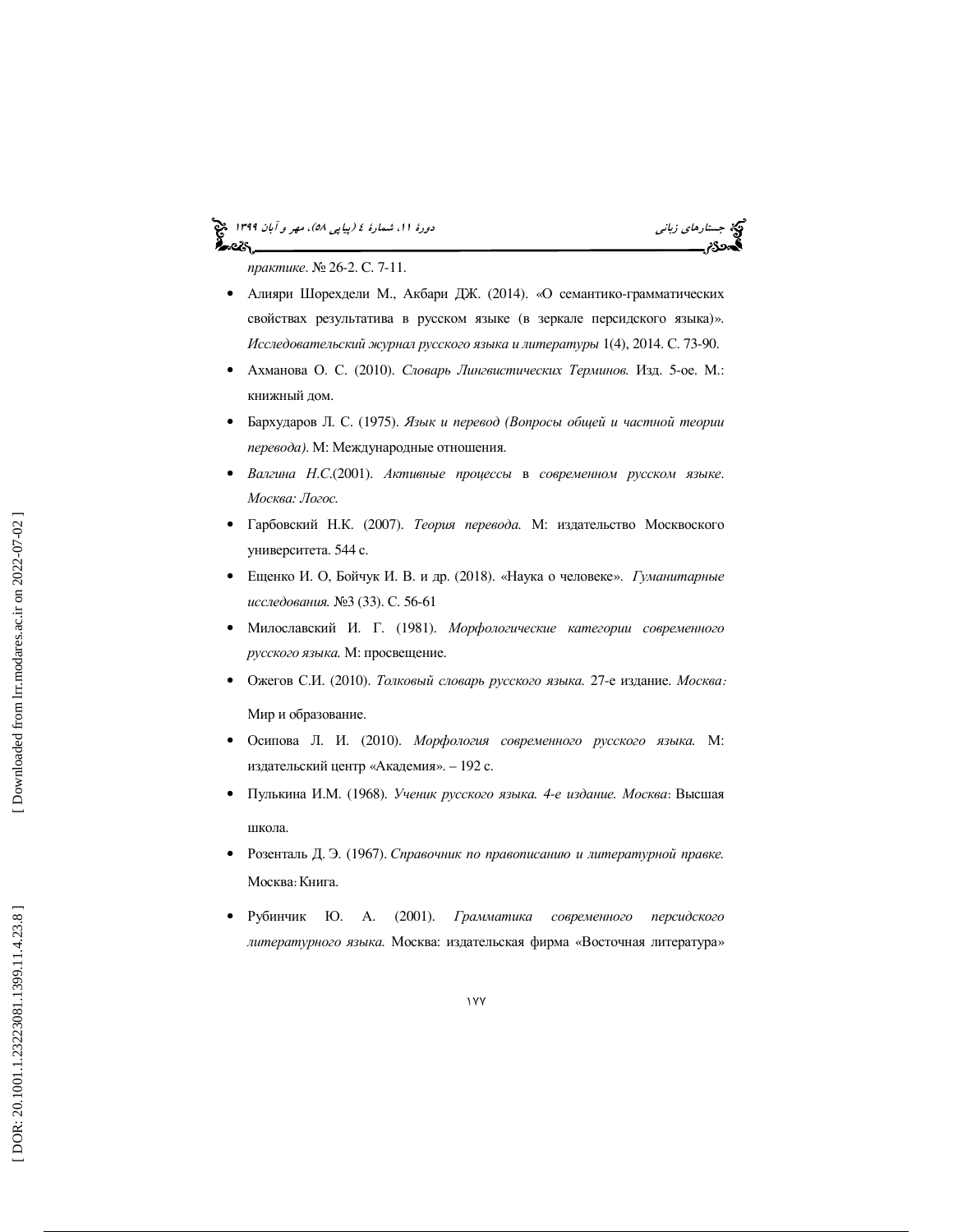سيده دست آموز صفتهاي فعلي ذبان روسي... المجموع الموسيق المعلم زبان روسي... المجموع المعلم زبان روسي... المجموع<br>وفعلي درجة<br>كالمدينة المعلمية ૡઽ РАН.

• Рустамова Т.З. (1989). Проблема лексико-грамматических особенностей причастий и причастных оборотов в сопоставительно *-*типологическом плане на материале персидского и азербайджанского языков/автореферат диссертации/ Азербайджанский государственный университет им. С. М. Кирова .

ಸಿಂಪ

- Сызранова Г.Ю. (2015). Употребление субстантивированных причастий в современном русском языке //Дис …кандидата филологических наук. Пенза.291стр.
- Тарасова М. А. (2011). «Проблемы интерпретации причастий в русских переводах современной англаязычной поэзии». Преподаватель ХХ*I* век. №3-2. С.271-275.
- Федоров А.В. (1983). Искусство перевода и жизнь литературы. М. Издательство: Советский писатель. Ленинградское отделение.
- Якобсон Р. (1985). О лингвистических аспектах перевода // Якобсон Р. Избранные работы. М.: Прогресс .

#### **References:**

- Adamchik, N.V. (2011). *The most comprehensive Russian language course*. Minsk: Harvest. [In Russian].
- Ahmadi, M. Sheikhi H. (2007). *Verbal adverbs of the Russian language and ways of their expression in the Persian language*. Pp: 1-17. https://doi.org/10.22067/ jls.v41i2.13196.[ In Persian].
- Akhmanova, O.S. (2010). *Dictionary of linguistic terms*. Ed. 5th. M. Book House .[In Russian].

178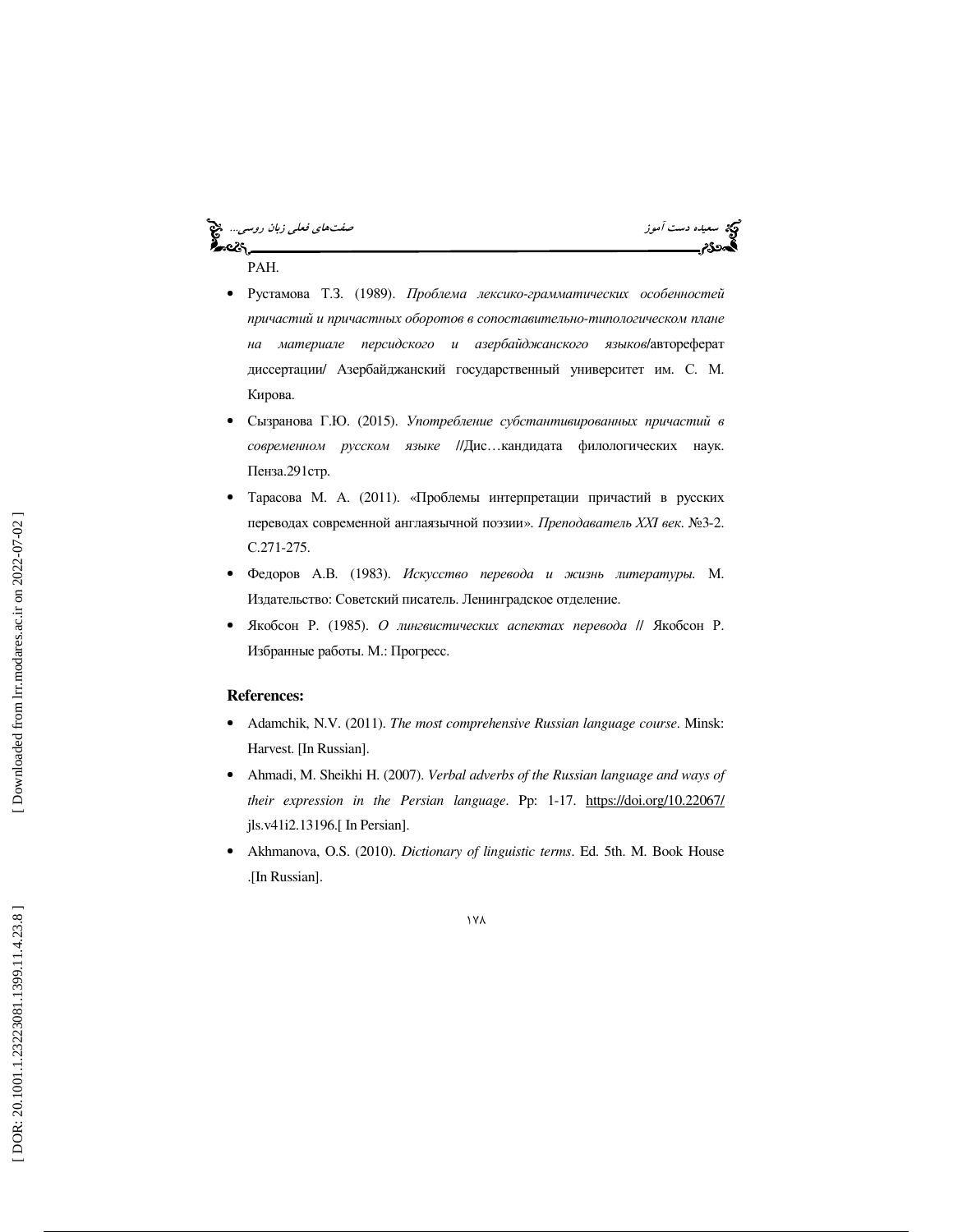# (پياپي 58)، مهر و آبان 1399 جستارهاي زباني دورة ،11 شمارة 4

- Alexandrova, O.A. & Blokhina N.A. (2016). "Translation of participles from English into Russian. *Priority research areas: from theory to practice*. No. 26-2. Pp: 7-11.[In Russian].
- Aliyari Shorehdeli, M. & Akbari J. (2014). "On the semantic-grammatical properties of the resultant in Russian (in the mirror of the Persian language). *Research Journal of Russian Language and Literature*. 1 (4), 2014. Pp: 73-90. [In Russian].
- Amir Shojaei, A. & Qureshi, M. H. (2016*)." A Study of culturally significant and ideological change in translation* (Based on Critical Discourse Analysis). *Language Studies*. No. 19. Pp:7-37.[ In Persian].
- Barkhudarov, L.S. (1975). *Language and translation* (Questions of the general and particular theory of translation). M: International Relations. [In Russian].
- Fedorov, A.V. (1983) *The art of translation and the life of literature*. M. Publisher: "Soviet writer. Leningrad branch." [In Russian].
- Garbovsky, N.K. (2007). *Translation Theory*. M: Moscow University Press. 544 p. [In Russian].
- Ghafarian Jomehpour, Gh. (2004). *Construction and Use of the Adjective and its Difference with the Persian Noun*. PhD Dissertation. Tarbiat Modares University Faculty of Humanities. [In Persian].
- Gharib, Abdul Azim et al,  $(2001)$ *, The Persian grammar of five masters*.  $2<sup>nd</sup>$  edition. Tehran: Ashrafnia Publishing Organization. [In Persian].
- Gowhari, H. (2013). "On the implications of the theory of information structure for a translator". *Language Related Research*. Vol. 4. 1. (13). Pp:203-224. [In Persian].
- Haq Shenas, A.M. et al. (2008) *Persian grammar*. Tehran: Madrese: Iran Textbook Publishing Company. [In Persian].
- Jakobson R. (1985). *On the linguistic aspects of translation* // Jakobson R. Selected works. M : Progress.
- Khanlari, P. (2009). *Persian grammar*. Tehran: Toos. [In Persian].
- Khorramshahi, B. (2011). *Deep study of translation.* Tehran: Nahid Publications. .

Downloaded from lrr.modares.ac.ir on 2022-07-02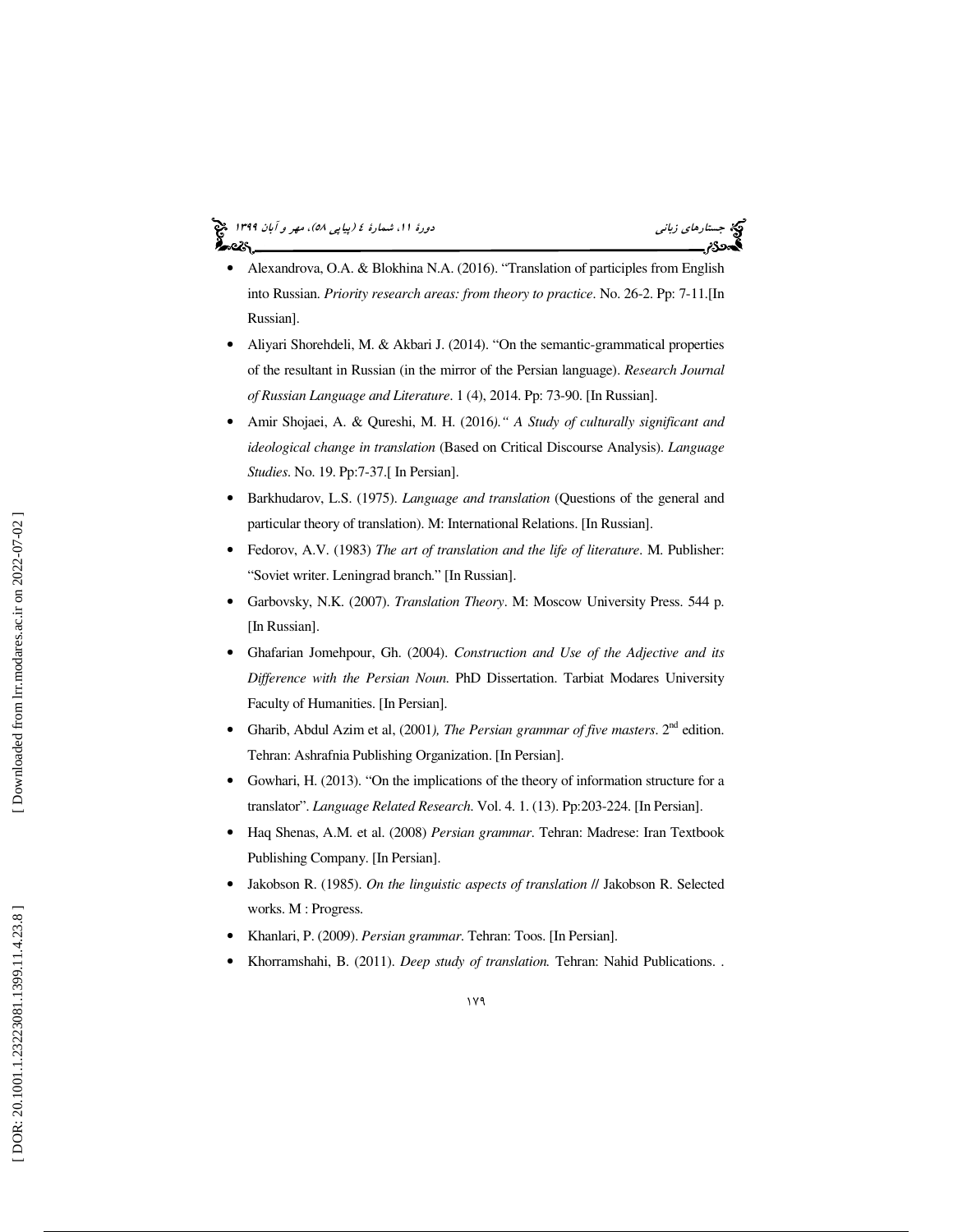#### سعيده دست آموز صفي بين المعلم المعلمات المعلمات المعلمات المعلمات المعلمات المعلمات المعلمات المعلمات المعلمات<br>المحدود علي المعلمات المعلمات المعلمات المعلمات المعلمات المعلمات المعلمات المعلمات المعلمات المعلمات المعلمات ∝ટ§.

[In Persian].

- Lesani, H. (2005). "Comparison of the participles in Russian and Persian languages". *Journal of Foreign Language Research*. No. 15.Pp:75-84. [In Persian].
- Manafi Anari, Salar, (2004), *Untranslatable in Persian Poetry*. Tehran: Yalda ghalam Publications. [In Persian].
- Miloslavsky, I.G. (1981). *Morphological categories of the modern Russian language*. M: Prosvishenie. [In Russian].
- Mondi, J. (2010). *An introduction to translational studies: Theory and applications*. Elaheh Sotoudeh Nama, Farideh Haghbin / Tehran: Science. [In Persian].
- Moradi Moghaddam, M. & Ghonsooly, B. (2013). "A comparison of local and global features in adaptation: A study of the translation of Pride and Prejudice Novel". *Language Related Research.* Vol. 3, Issue 4.Pp:215-234. [In Persian].
- Osipova L.I. (2010). *Morphology of the modern Russian language*. M: Publishing Center "Academy".P:192. [In Russian].
- Ozhegov S.I. (2010). *Explanatory dictionary of the Russian language*. 27th edition. Moscow: Peace and education. [In Russian].
- Pulkina I.M. (1968). *Russian language textbook for foreign students*. edition 4-e. Moscow: High School. [In Russian].
- Rosenthal D. E. (1967). *Handbook of spelling and literary editing.* Moscow: Book. . [In Russian].
- Rubinchik Yu. A. (2001). *Grammar of the modern Persian language*. Moscow: publishing house "Eastern Literature" RAS. [In Russian].
- Rustamova T.Z. (1989) *The problem of lexical and grammatical features of participles and participles in comparative typological terms based on the material of Persian and Azerbaijani languages* / dissertation abstract / Azerbaijan State